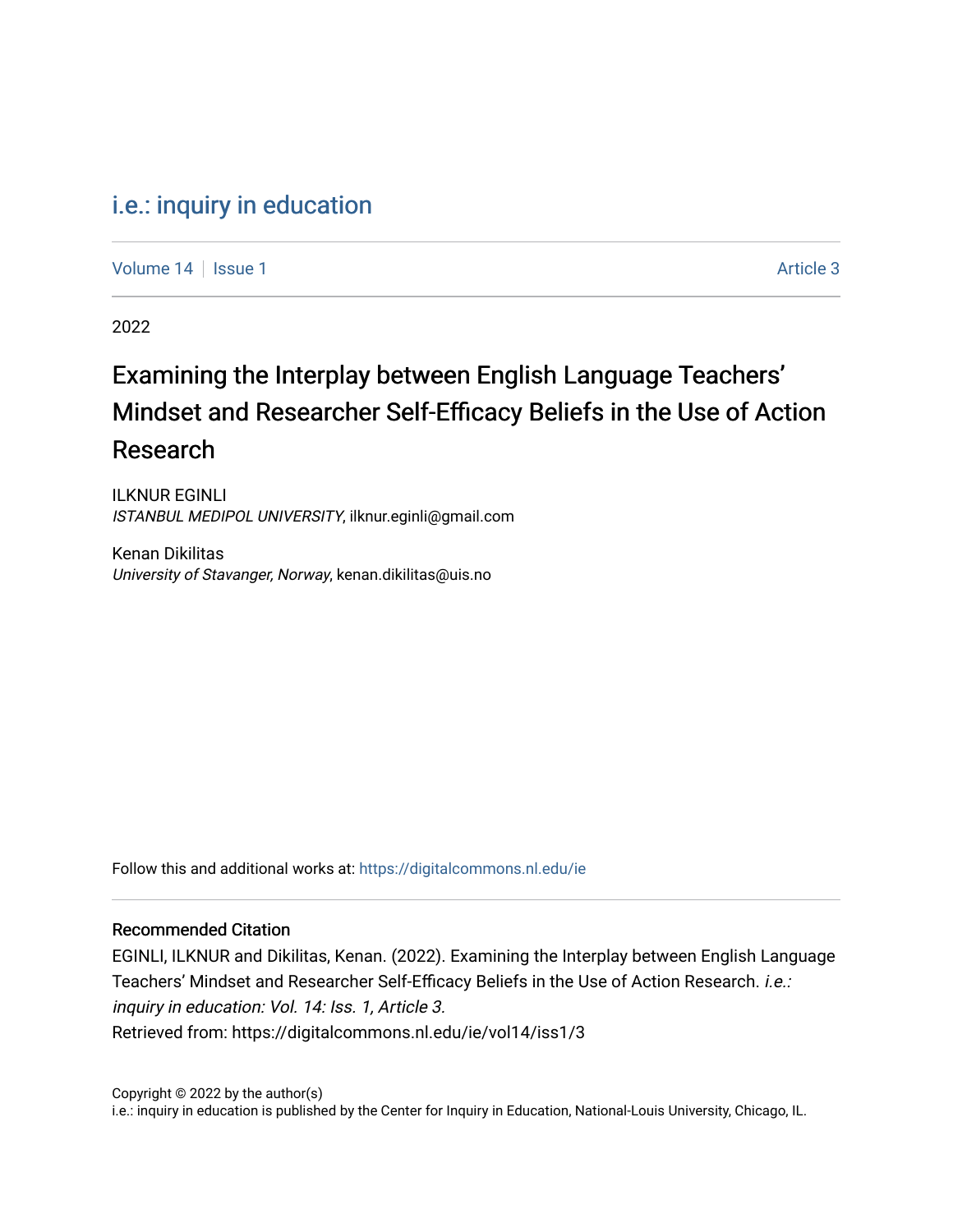# **Examining the Interplay Between English Language Teachers' Mindset and Researcher Self-Efficacy Beliefs in the Use of Action Research**

Ilknur Eginli *Istanbul Medipol University, Turkey*

Kenan Dikilitaş *University of Stavanger, Norway*

#### **Abstract**

Action research offers teachers an empowering and transformative experience of professional engagement. Teachers engaging in action research are encouraged to develop their inquiry skills and to adopt a growth mindset in contrast to a fixed mindset. This study explored the complex relationship between teachers' researcher self-efficacy beliefs and growth mindset, hypothesizing that action research can impact. The participants of this study comprised 219 practicing English language teachers who had varying degrees of action research engagement during or after their graduate programs in English language teaching. The study used a quantitative research design employing two questionnaires. The findings show that while teachers' researcher efficacy beliefs increased dramatically with the increase in their action research involvement, there was no noticeable relationship between teachers' mindset and teacher-researcher self-efficacy beliefs. We draw critical implications for language teachers and provide recommendations for a sustainable engagement in action research, which could impact both self-efficacy and mindset.

*Keywords:* teachers' mindset, action research, teacher-researcher self-efficacy beliefs, professional development

#### **Introduction**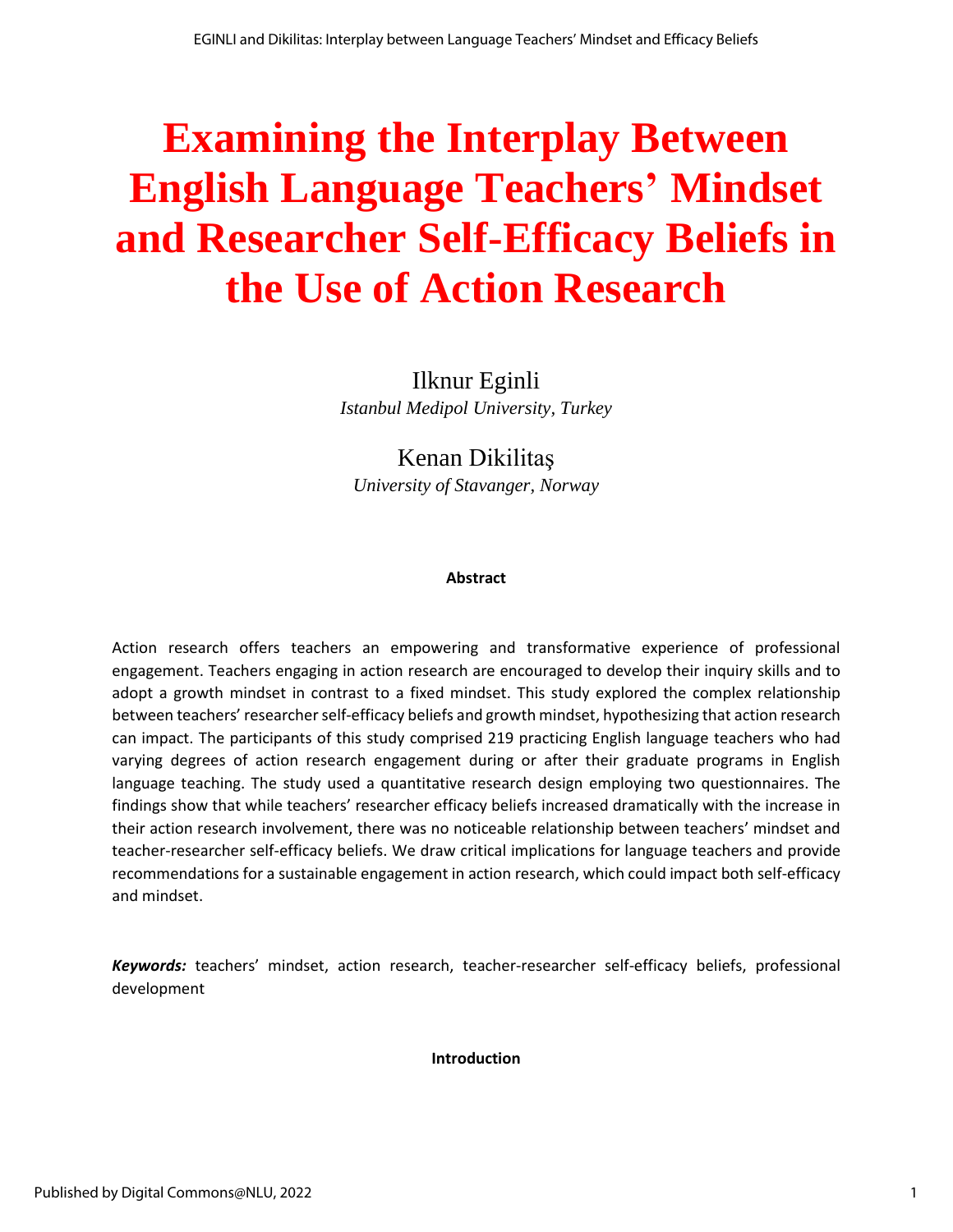It is more likely that the profession of teaching can evolve when there is change and transformation in teachers' professional lives. Bandura's (1997) theory of self-efficacy and Dweck's (1999) mindset theory, also known as "self-theory," are closely related to each other in that both offer a theoretical basis for the cognitive underpinnings of the practical, experiential development of practitioners. Both theories also rely on the key role of individuals' intrinsic beliefs (Bandura, 1995), which can interact in a complex way for teacher development. When teachers employ the right mindset in conducting research, transformation is sure to occur (Borg, 2010). More than half a century ago, Corey (1953) described action research as research done by an educator on the premise of becoming an effective practitioner who can make better decisions and engage in better actions. With this in mind, we examine the role of action research engagement in empowering and transforming teachers' research self-efficacy beliefs, which in turn cultivates a growth mindset. Some have argued that teachers adopt a growth mindset in contrast to fixed mindset through such inquiry and research-driven professional development. However, to date, there is little empirical evidence that corroborates this idea. It is such evidence that this study seeks regarding the complex interaction of teachers' research self-efficacy beliefs and growth mindset, which action research can impact.

#### **Mindset and Mindset for Language Teachers**

Mindsets, also known as implicit theories, are sets of self-beliefs regarding how people think about the nature of intelligence and personality (Dweck, 2000; Dweck & Leggett, 1988). Dweck (2006) defines "mindset" as individuals' way of thinking about their talent and ability and acting accordingly. Since this is very much related to achievement goal theory and attribution theory under the larger umbrella of motivational theories (Weiner, 2010; Dweck, 2012), the mindsets of teachers may be explained via an understanding of their behavior in anxiety and failure (Reich & Arkin, 2006), their underlying desire in making progress and accepting challenges (Le Fevre, 2014), and their actions in professional development (Thadani et. al., 2010). Dweck (2006) asserts that since individuals' mindsets are shaped by experiences and their beliefs about achievements and failures in life, once individuals set a certain belief system about what they can do, then they act on their beliefs. Thus, their attitudes toward life experiences can shape individuals' mindsets. Dweck (2000, 2006) has also shown that some people regard their abilities, skills, and intelligence as being innate, while others see them as learned traits. These two distinct approaches developed by Dweck are called "growth mindset" and "fixed mindset." In educational settings, Yeager and Dweck (2012) specialized in running interventions for changing students' mindsets, and they specifically highlighted the importance of two kinds of implicit theories relevant to education: implicit theories of intelligence and implicit theories of personality. Any individual student varies in their implicit theories: some have a more fixed or innate theory, whereas others have a more malleable or incremental theory. That is, one sees intellectual ability as something of which people have a fixed, unchangeable amount, and the other one views an ability as grown or developed over time.

According to Dweck (2008), it is essential to create a classroom environment that is based on a growth mindset to get the best out of students. In the field of education, not surprisingly, many studies have investigated the relationship between students with a growth mindset and their performance in academic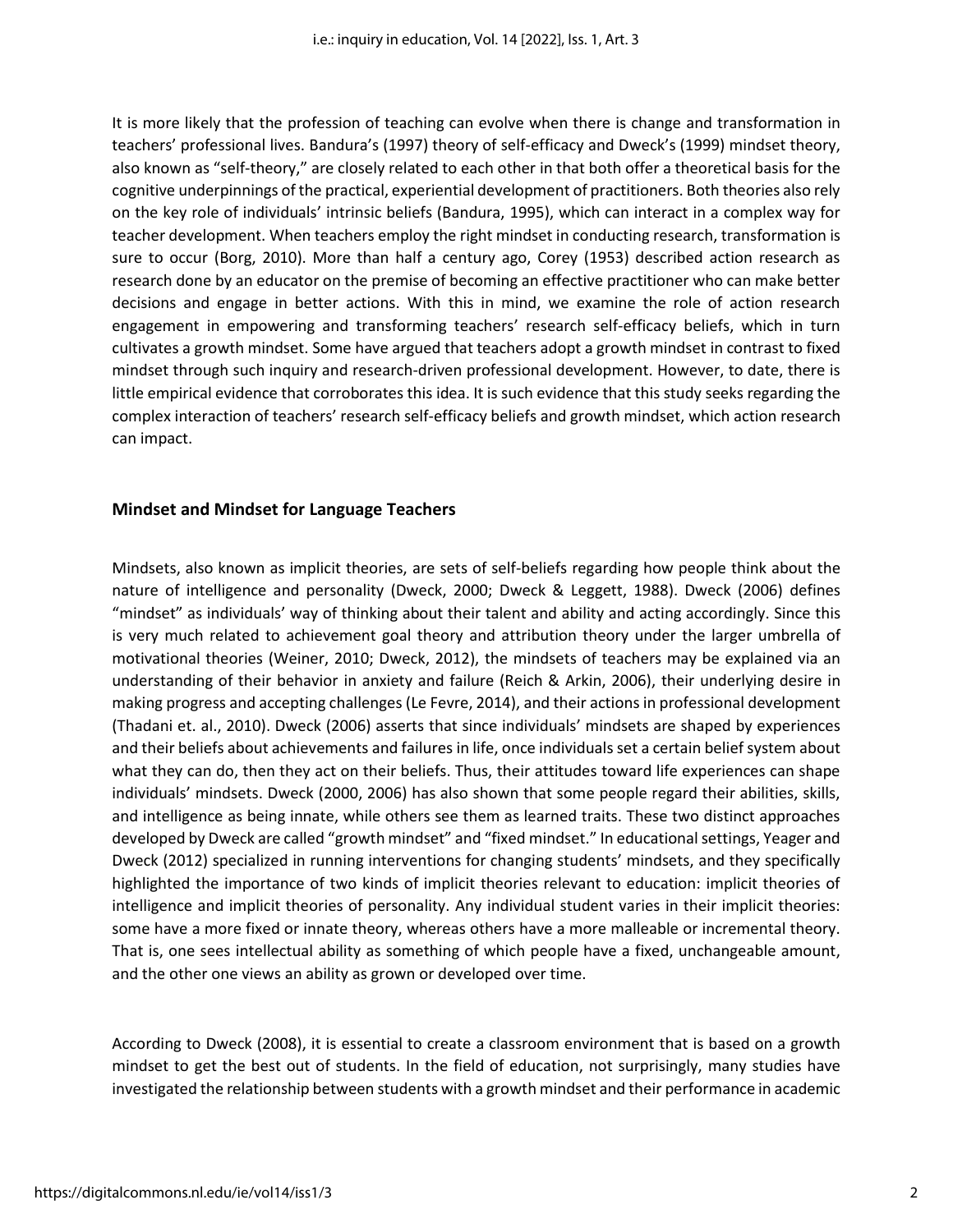settings (Duckworth & Quinn, 2009; Dweck, 2008; Saunders, 2013). It is lamentable that there is a dearth of research investigating teachers with a growth mindset (Seaton, 2018) and how such a mindset is nurtured in teachers' professional development, particularly in the context of English language teachers. The results of examining the relationship between students' growth mindset and self-efficacy highlight the impact of a growth mindset on students' academic performance, and in return, high academic performance leads to high self-efficacy beliefs (Burns & Isbell, 2007; Clark & Sousa, 2018; Zander et al., 2018). Since the growth mindset is malleable (Dweck, 2006; Ramsden et al., 2011), it can be increased by persons working on its improvement through effort and high motivation. The literature has not addressed what sort of potential changes may occur in teachers' growth mindset when they are motivated to grow professionally by being more involved in research. Additionally, there is a need to fill a void in the literature regarding the effects of teachers' high self-efficacy beliefs on their action research practices and whether conducting action research has a direct or indirect effect on teachers' mindsets. Individuals with a growth mindset are more likely to develop high self-efficacy beliefs, while those with a fixed mindset are more likely to develop low self-efficacy beliefs (Gero, 2013; Williams, 2012; Wood & Bandura, 1989). And, again, while the literature provides extensive studies investigating the effect of mindset on students' learning and motivation, little empirical data exists regarding teachers' mindset, especially language teachers' mindset and its relationship/impact on teacher-researcher self-efficacy beliefs.

#### **Self-Efficacy Beliefs Through Action Research**

Action research has been one of the key professional development activities that might empower teachers (Dikilitaş et al., 2019), cultivate new and changing identities (Edwards & Burns, 2016b; Yuan & Burns, 2017), boost their self-efficacy (Wyatt & Dikilitaş, 2016), and grant them autonomy in researching and teaching (Wang & Zhang, 2014). Although the impact on these many dimensions has been investigated, the potential impact on teacher mindset in relation to self-efficacy development has yet to be explored, which this study aims to address with a quantitative research design. Action research is often seen as a professional development practice, activity, tool, or strategy that aims to enable teachers to learn through researching issues of interest, curiosity, need, or challenge in their teaching (Dikilitaş & Griffiths, 2017). Teachers undertaking such an investigative process might gain new insights into, develop awareness of, and build new skills for teaching in more contextually appropriate ways (Dikilitaş & Yaylı, 2018) based on the evidence or data they generate. The reflection becomes transformative and critical when enacted through the action research engagement (West & Crookes, 2017). Research results often inform what to do next, while the process of planning and conducting research cultivates the teaching development process. Action research helps teachers to improve their teaching and critically unpack and question their beliefs about their teaching practices to transform their mindset (Lambirth et al., 2019). In addition, action research nurtures teachers' analytic problem-solving (Darling-Hammond, 2012), a "problem-solving mindset" (Borg, 2010, p. 403) to problematize practical challenges, reconstructing new identity (Dikilitaş & Yaylı, 2018; Yuan & Burns, 2017), improving inquiry skills (Dikilitaş & Çomoğlu, 2022), and supporting critical thinking for exploring and analyzing one's teaching (Davis et al., 2018).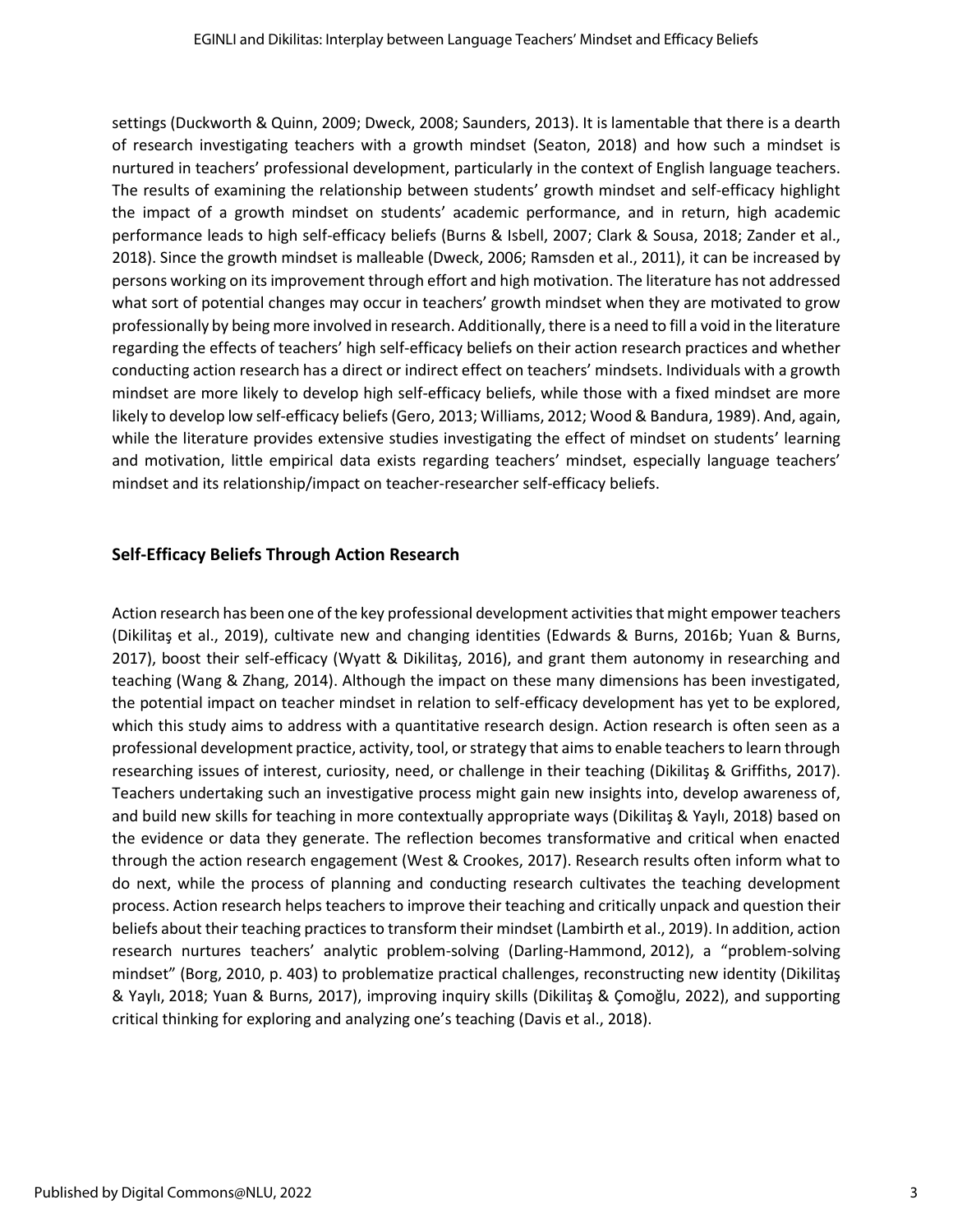Action research as a professional development process could strengthen and cultivate teachers' selfefficacy beliefs (Henson, 2001; Wyatt, 2008; Wyatt & Dikilitaş, 2016). However, there is a dearth of empirical research that reports links between action or teacher research engagement and the development of self-efficacy beliefs (Wyatt & Dikilitaş, 2016). Henson (2001) concludes that the participating teachers who conducted collaborative action research during an academic year self-reported efficacy gains in teaching. Similarly, Wyatt (2008) reports in his multi-case qualitative research with five English language teachers in Oman that a continuous professional development course based on reflective engagement that lasted 15 months helped them develop their self-efficacy beliefs about instructional tasks such as employing group work to help low-achieving learners, analyzing and adapting course materials, monitoring learning, and evaluating learning outcomes. In their case study with three Turkish teachers who engaged in research for continuing professional development, Wyatt and Dikilitaş (2016) found that the teachers experienced changes in their self-efficacy beliefs and teacher-researcher efficacy beliefs. In a different but relevant context, Cabaroglu (2014) investigated the effect of action research engagement with preservice teacher-researchers and found that the teachers experienced growth in selfefficacy about teaching, boosted self-awareness, developed problem-solving skills, and promoted autonomous learning.

Although there are numerous dimensions of cognitive, social, and pedagogical benefits of action research, links between engaging in action research and potential change in mindset and self-efficacy are yet to be explored. The action research in our study is based on a "performative dimension" (Martí, 2015, p.12), which we operationalized in three ways as teacher-led research into self-selected pedagogical issues: (a) to critically reflect on their own understandings of social realities, (b) to improve their practices, and (c) to disseminate their research process and results within a relatively wider community through publications or presentations. We argue that including all these three stages being actively engaged by the teacher, action research can impact mindset when accompanied by the growth in self-efficacy beliefs about doing research. This research aims to test such a hypothesis with a group of English language teachers who have had varying degrees of active engagement in action research over the last five years.

Our research questions include:

- 1. To what extent does conducting action research affect English language teachers' mindset and their perceived teacher-researcher self-efficacy beliefs?
- 2. Is there a relationship between teacher-researchers' engagement in doing action research and their mindset that is mediated by their perception of their self-efficacy?

#### **Method**

#### **Participants and Procedure**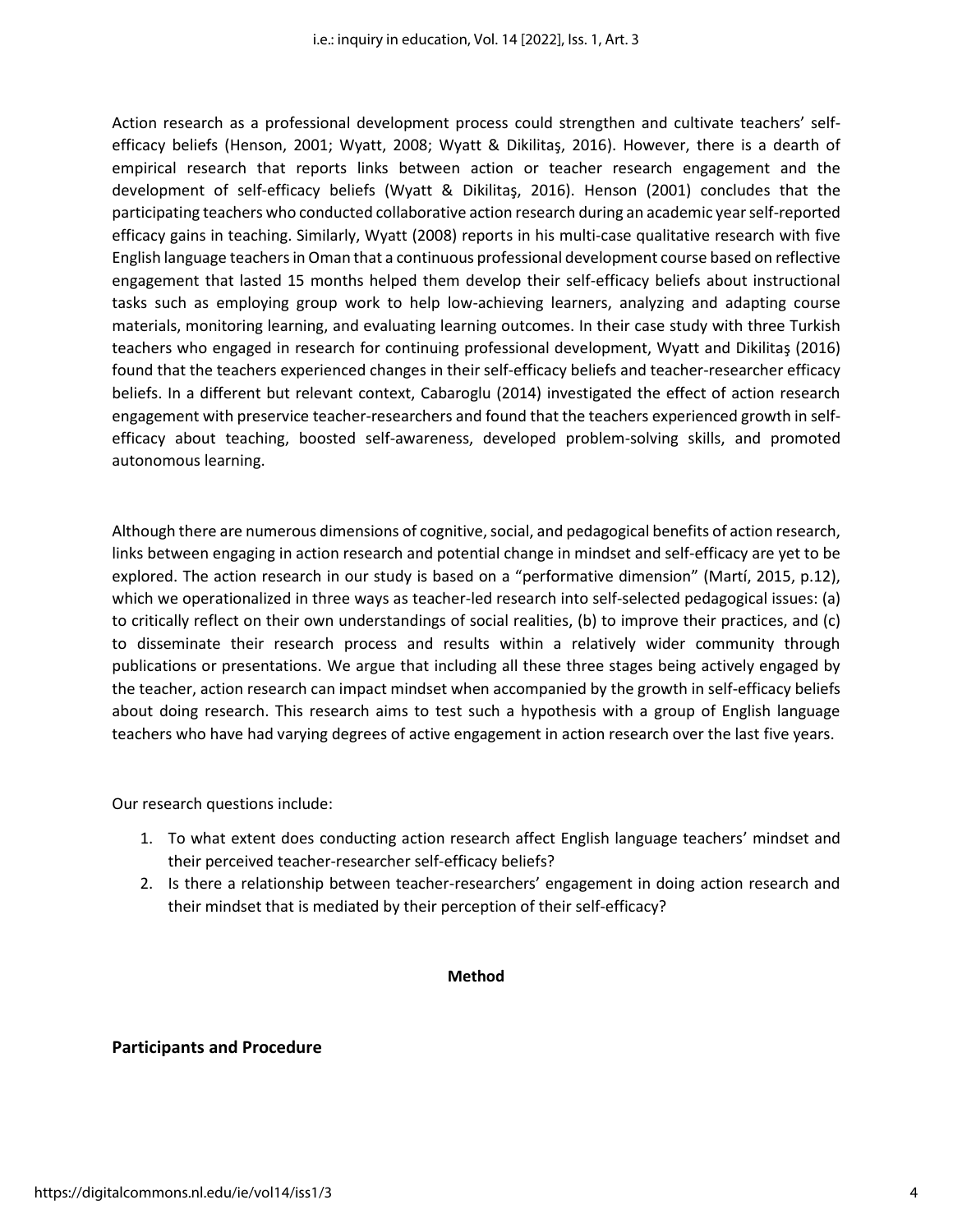A total of 219 (153 female, 66 male) English language teachers at a university who actively engaged in conducting action research at various times in their career participated in this study. This sample consisted of teachers who had completed master's degrees ( $n = 151$ ) or doctoral degrees ( $n = 68$ ) in the field of English language teaching programs in Turkey, and they teach general English courses. The average age of participants was 33.55 years (SD = 6.48) (see Appendix 1). The teachers received an invitation email to participate in the study. Participation was voluntary, and no remuneration was provided. Only the participants consenting to fill in the surveys were included in the study. Institutional Review Board approval was not required at the time of data collection of this study.

#### **Instruments**

For this study, the English language teachers completed a survey consisting of an 8-item Teacher-Researcher Efficacy Beliefs Scale, a 16-item Dweck Mindset Instrument, and a background questionnaire. The questionnaires were sent electronically.

The *Dweck Mindset Instrument (DMI)*, developed and created by Carol Dweck, was used to assess how teachers view their overall mindset toward intelligence and talent (Dweck, 2006). The DMI consists of 16 items that are rated on a 6-point Likert scale from 1 = strongly agree to 6 = strongly disagree. Scores for intelligence and talent are averaged separately, as they are considered separate factors (items 1–8 together and 9–16 together). Average scores between 1.0 and 3.0 are considered fixed trait, between 3.1 and 3.9 undecided, and between 4.0 and 6.0 malleable (growth) trait. Sample items include "You have a certain amount of intelligence, and you really can't do much to change it" and "You can learn new things, but you can't really change your basic intelligence."

The *Teacher-Researcher Efficacy Scale (TRE)*, based on Borg's (2010) analysis of the qualities of good research, was used to measure teachers' efficacy beliefs and how these beliefs changed over time as they become more experienced in doing research (Wyatt & Dikilitaş, 2016). This 8-item scale was placed on a 9-point Likert scale ranging from "not at all" to "a great deal." Sample items are as follows: "To what extent are you able to produce research that contributes to knowledge, with implications for practice?"; "To what extent can you identify an issue that needs researching?"

#### **Data Analyses**

All data were analyzed by using the SPSS computer program. A descriptive analysis was conducted for easy interpretation of data. First, to test the effect of the levels of a categorical independent variable, frequency of conducting action research, on two continuous dependent variables, language teachers' mindset and their perceived self-efficacy beliefs, we ran a one-way multivariate analysis of variance (MANOVA). Second, we ran a path analysis to test both the linear and mediated relationships between the variables.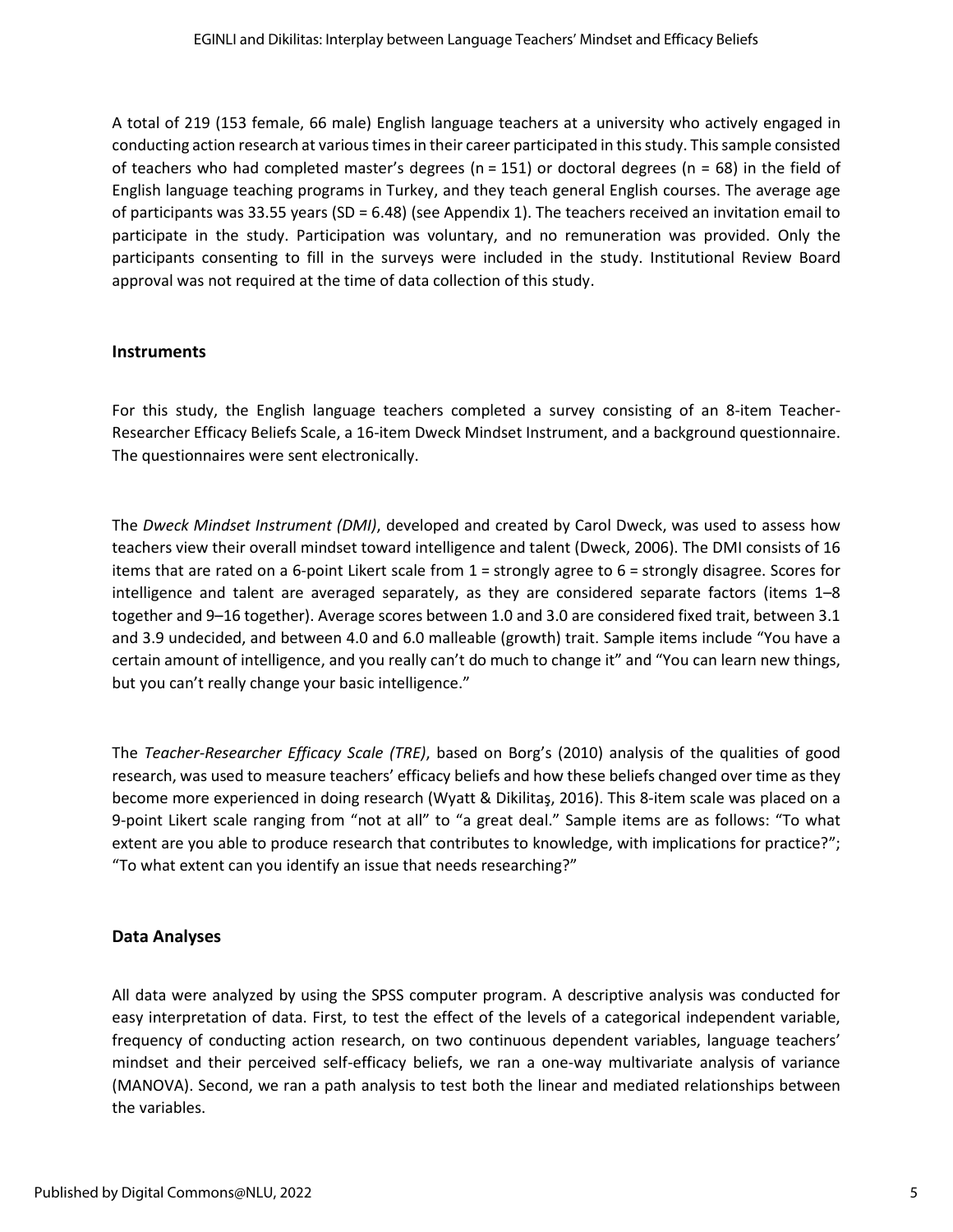#### **Results**

*Research Question 1: To what extent does conducting action research affect English language teachers' mindset and their perceived teacher-researcher self-efficacy beliefs?* 

The three variables that this question is dealing with are the language teachers' mindset and their perceived self-efficacy beliefs as the dependent variables and frequency of conducting action research as the independent variable. In this study, teachers' involvement in action research was operationalized as publishing articles in journals or presenting them in conferences about issues related to taking actions and researching the effects of those actions in the classroom. The data on action research were therefore collected as frequencies of publication and presentation of articles. For this reason, action research was first defined as the sum of published and presented articles. Then, the whole numbers were divided into three categories with levels defined as  $0-2$  (1),  $3-5$  (2), and  $6+$  (3). This step was taken because the effect of engagement in action research on teachers' mindset and self-efficacy could not be investigated without changing action research to a categorical variable.

With this change in the measurement scale of the independent variable, we used two continuous dependent variables and one categorical independent variable. To test the effect of the levels of a categorical independent variable on two continuous dependent variables, running a one-way MANOVA was necessary. MANOVA has some assumptions that should be examined before running this test. The first is multivariate normality of residual terms, the examination of which is not necessary when the number of subjects is larger than 30. The number of participants in this study was 219. The second assumption is homogeneity of variances between the levels of the independent variable and the levels of the dependent variables. The following table indicates that this assumption has been met for the mindset variable but not for self-efficacy. However, the violation of this assumption regarding the second dependent variable, is not so serious as to deter us from proceeding with the analysis because MANOVA is robust against minor violations of normality and homogeneity.

#### **Table 1.**

|                                           |       | df1 | df2 | Sig. |
|-------------------------------------------|-------|-----|-----|------|
| Mindset total                             | .021  |     | 216 | .979 |
| Teacher-researcher efficacy beliefs total | 4.024 |     | 216 | .019 |

*Tests of Homogeneity of Error Variances*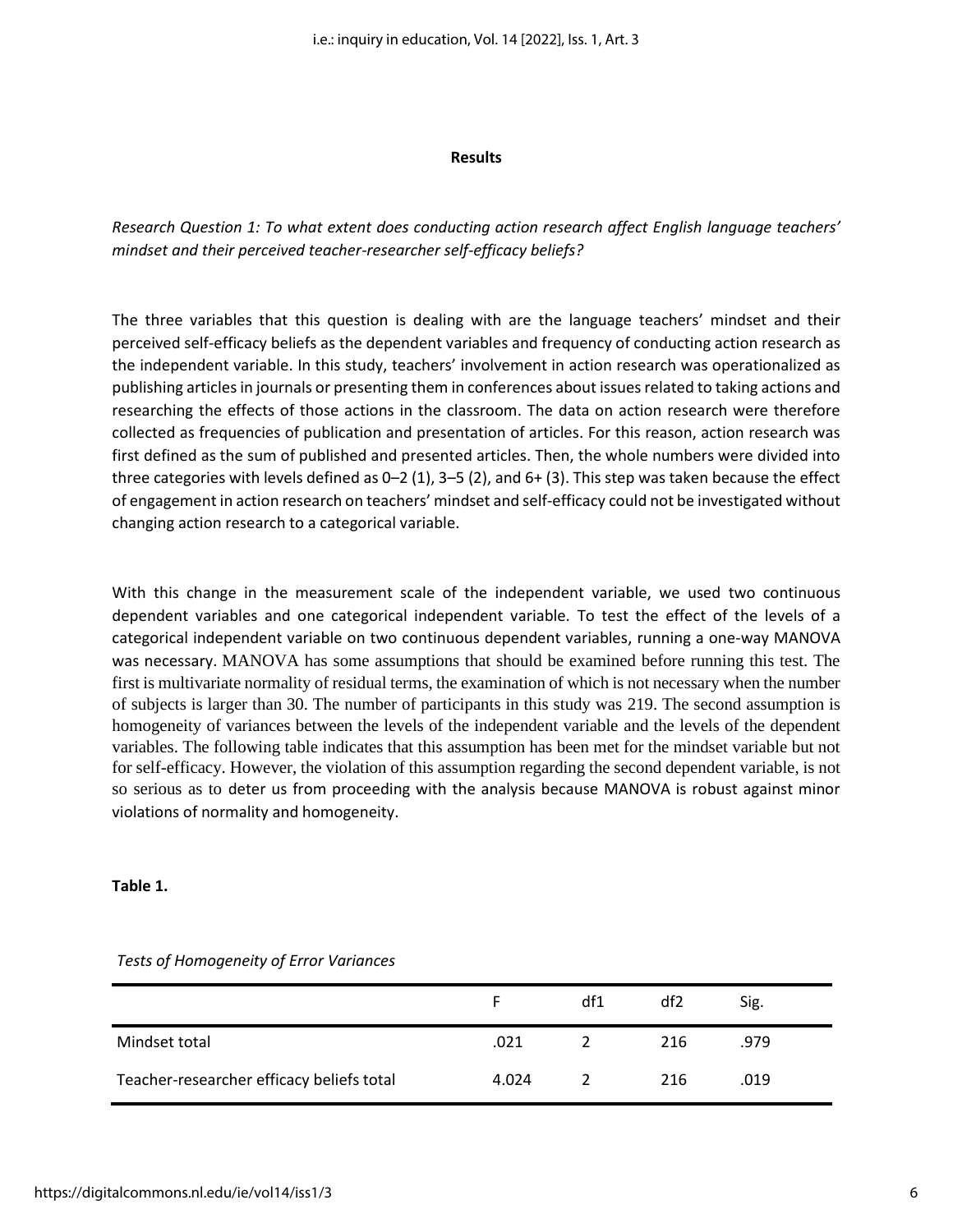Note. Tests the null hypothesis that the error variance of the dependent variable is equal across groups.

The third assumption of MANOVA is homogeneity of variance-covariance matrices, which is tested in SPSS by Box's variance-covariance matrices test. The sig value of this test should be larger than .001 for the assumption to be assumed as satisfied, which is the case here.

#### **Table 2.**

| Box's M<br>19.611<br>F.<br>3.139<br>df1<br>6<br>df2<br>13302.880<br>Sig.<br>.004 |  |
|----------------------------------------------------------------------------------|--|
|                                                                                  |  |
|                                                                                  |  |
|                                                                                  |  |
|                                                                                  |  |
|                                                                                  |  |

*Box's Test of Equality of Covariance Matrices*

Note. Tests the null hypothesis that the observed covariance matrices of the dependent variables are equal across groups.

The fourth and fifth assumptions of MANOVA are the lack of outliers and the lack of cases that exert excessive influence on the model. The first of these assumptions is examined by the Mahalanobis distance test, and the second, by the Cook's distance test. The maximum Mahalanobis value for a MANOVA with two independent variables should not exceed 13.82, and the Cook's distance should be between +2 and -2. The closer the Cook's distance is to 0, the better the situation is because it is an indication that only one or a few cases exert undue influence on the model. As Table 3 shows, while the Mahalanobis distance is larger than the critical value, the Cook's distance is very close to zero, which is suggestive of only one or only a couple of cases exerting excessive influence on the model. Since the sample size is relatively large, these one or few cases need not to be worried about.

#### **Table 3.**

#### *Mahalanobis and Cook's Distances*

|                 | Minimum | Maximum | Mean  | Std. deviation | N   |
|-----------------|---------|---------|-------|----------------|-----|
| Mahal. distance | .013    | 39.706  | 1.991 | 3.545          | 219 |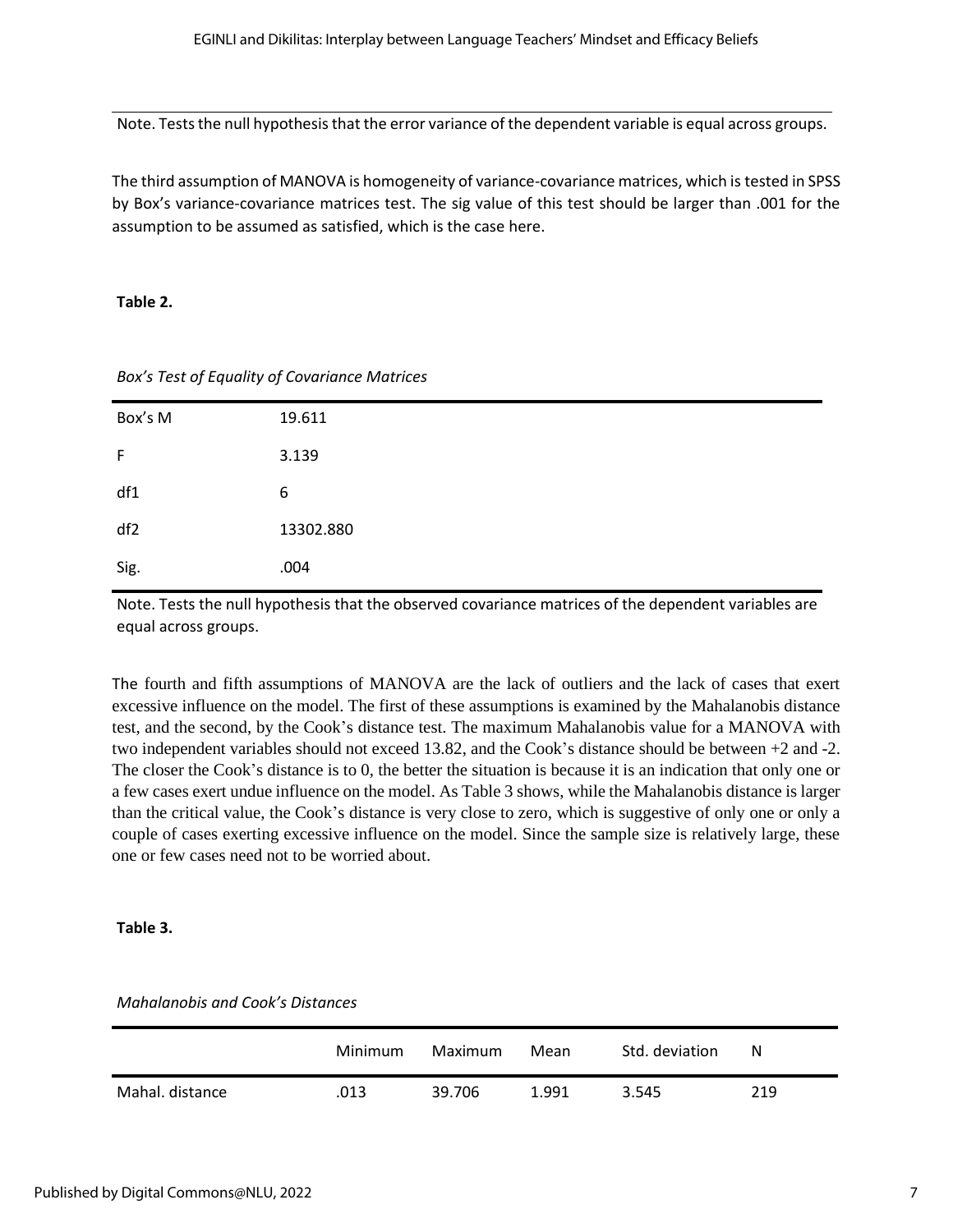| Cook's distance | .000 | 1.845 | .014 | 219 |
|-----------------|------|-------|------|-----|
|                 |      |       |      |     |

a. Dependent variable: teachers' mindset levels

In terms of the two remaining assumptions of MANOVA, namely, linearity and multicollinearity, since both independent variables are continuous, we can assume that they are linearly related; also, since the correlation between them is very small ( $r = .07$ ), as represented in Table 4, we can claim that they represent different constructs, and therefore the lack of multicollinearity is satisfied.

#### **Table 4.**

#### *Correlation Between Dependent Variables*

|               |                            | Mindset total | Teacher-researcher<br>efficacy beliefs total |
|---------------|----------------------------|---------------|----------------------------------------------|
| Mindset total | <b>Pearson Correlation</b> |               | .070                                         |
|               | Sig. (2-tailed)            |               | .306                                         |
|               | N                          | 219           | 219                                          |

After examining all assumptions of MANOVA, the main test was run. Table 5 gives us an indication of the number of participants falling in each action research group.

#### **Table 5.**

*Number of Participants Falling in Each Action Research Group*

|                        |      | Value Label | N   |
|------------------------|------|-------------|-----|
| Action research levels | 1.00 | $0 - 2$     | 175 |
|                        | 2.00 | $3 - 5$     | 29  |
|                        | 3.00 | $6 - 15$    | 15  |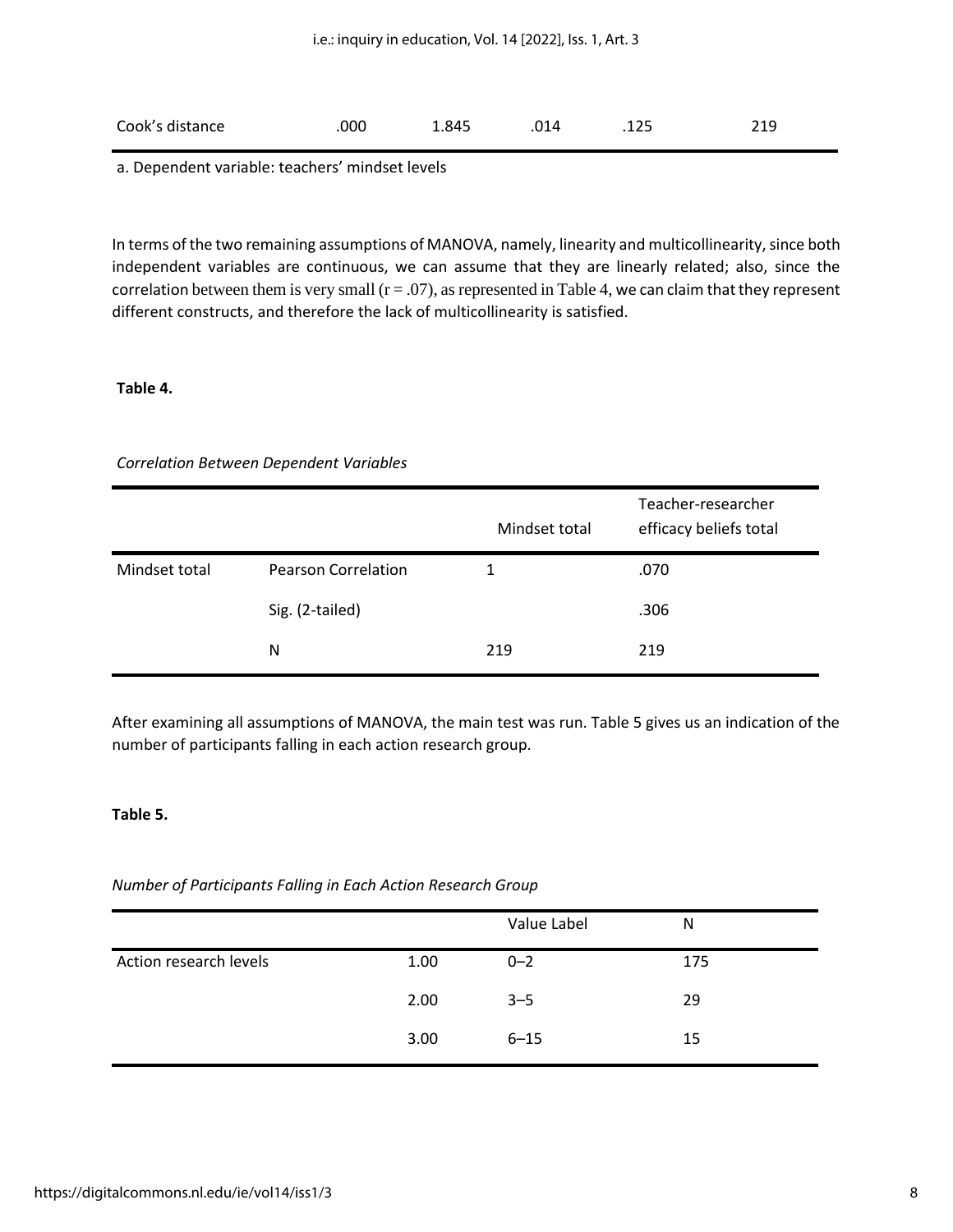EGINLI and Dikilitas: Interplay between Language Teachers' Mindset and Efficacy Beliefs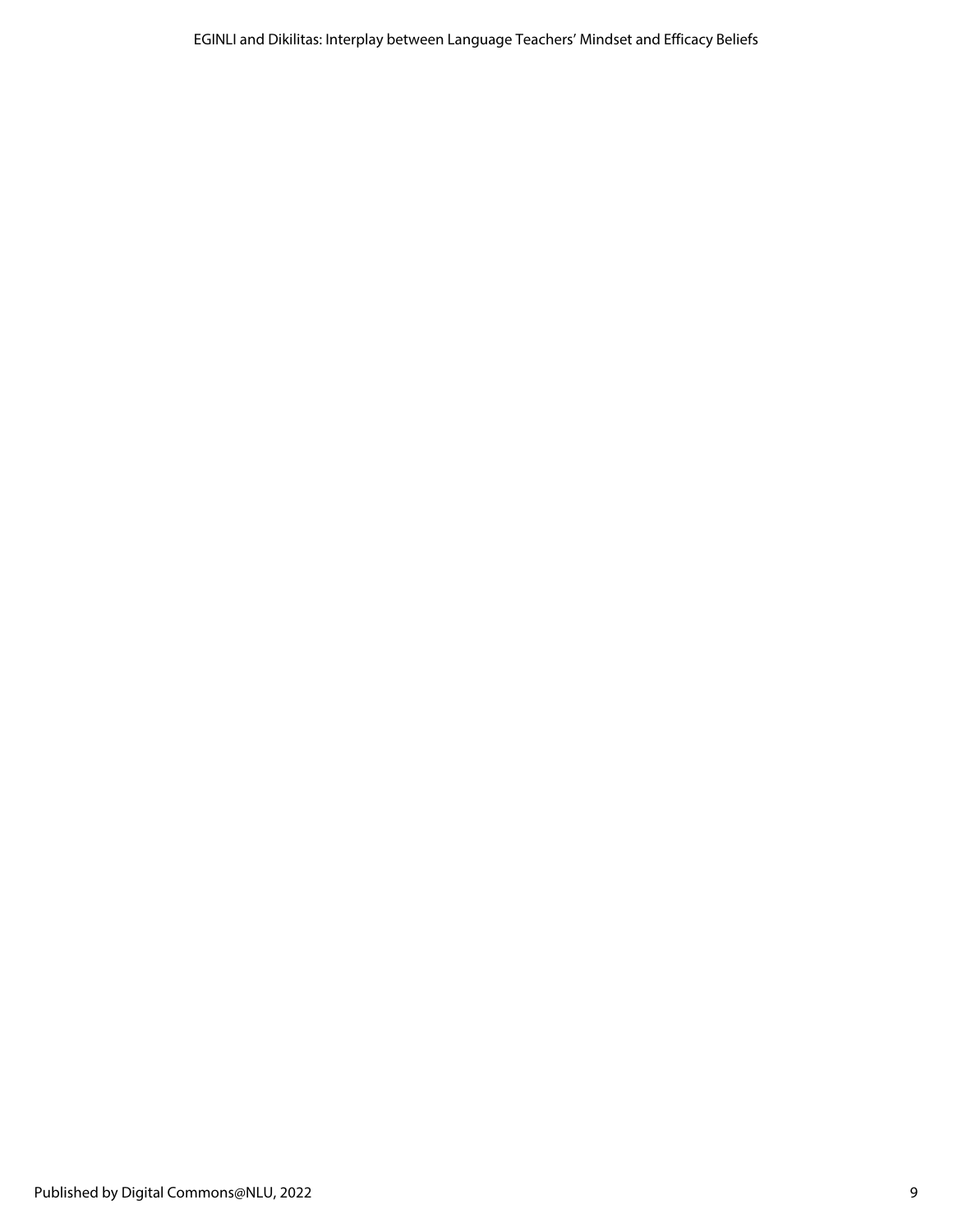Table 6 presents a descriptive statistics report of the dependent variables.

#### **Table 6.**

#### *Descriptive Statistics of the Dependent Variables*

|                                     |              | N   | Minimum | Maximum | Mean    | Std. Deviation |
|-------------------------------------|--------------|-----|---------|---------|---------|----------------|
| Mindset total                       |              | 219 | 41.00   | 96.00   | 56.4658 | 6.37242        |
| Teacher-researcher<br>Beliefs total | efficacy 219 |     | 8.00    | 72.00   | 52.8493 | 11.85192       |
| Valid N (listwise)                  |              | 219 |         |         |         |                |

The omnibus multivariate test below reveals that the effect has been significant. All four tests are showing whether the level of engagement in action research had any effect on the participants' mindset and selfefficacy. However, to know if one or both of the dependent variables were affected, we tested the between-subjects effects (see Table 8).

#### **Table 7.**

#### *Multivariate Tests*

| Effect           |                    | Value | - F             | Hypothesis df Error df |         | Sig.      | Partial<br>Squared | Eta |
|------------------|--------------------|-------|-----------------|------------------------|---------|-----------|--------------------|-----|
| <b>ACTIevels</b> | Pillai's Trace     | .052  | 2.899           | 4.000                  | 432.000 |           | $.022$ $.026$      |     |
|                  | Wilks' Lambda      | .948  | $2.916^b$ 4.000 |                        | 430.000 |           | .021 .026          |     |
|                  | Hotelling's Trace  | .055  | 2.933           | 4.000                  | 428.000 | .021 .027 |                    |     |
|                  | Roy's Largest Root | .052  | 5.583c          | 2.000                  | 216.000 |           | .004 .049          |     |

Table 8 reveals that of the two dependent variables, only teacher-researchers' self-efficacy was affected by conducting action research, and the variable of mindset remained almost unaffected.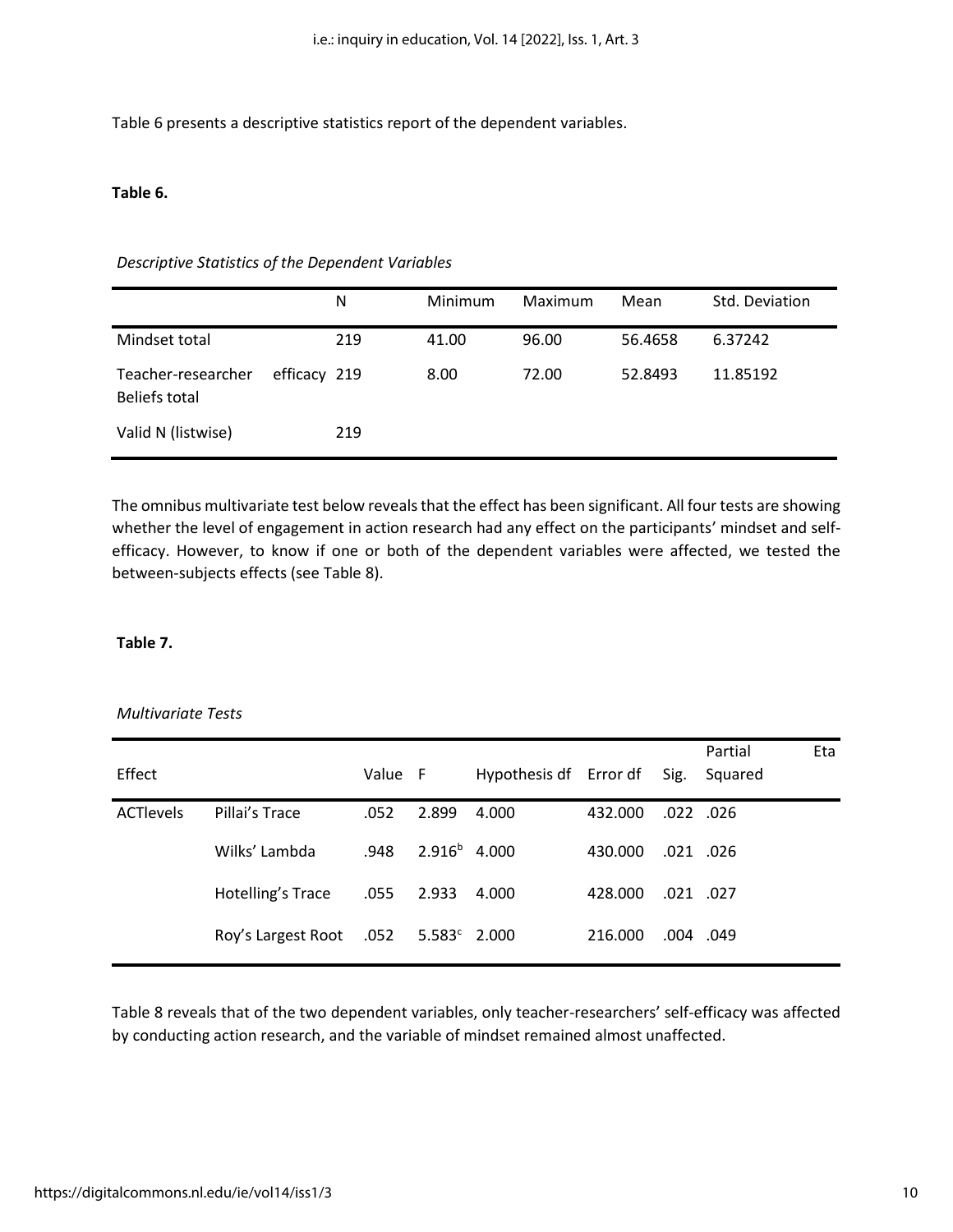#### **Table 8.**

| Source           | Dependent Variable                           | Type III Sum of<br>Squares | df | Mean<br>Square | F.    | Sig. | Partial<br>Squared | Eta |
|------------------|----------------------------------------------|----------------------------|----|----------------|-------|------|--------------------|-----|
| <b>ACTIevels</b> | mindset total                                | 54.321                     | 2  | 27.161         | .667  | .514 | .006               |     |
|                  | teacher-researcher<br>efficacy beliefs total | 1358.524                   |    | 679.262        | 5.014 | .007 | .044               |     |

#### *Tests of Between-Subjects Effects*

The last column shows the effect size of this effect, which is r = .044. Based on Cohen's criteria, this is a moderate effect size. Cohen's criteria are 0–.01 = small effect, .01–.06 = moderate effect, and .06–.14 and above = large effect. The case summaries report that follows shows that the mean of teacher-researchers' self-efficacy belief increases dramatically as the teachers do more action research (as we move from level 1 to level 3). But no important change occurs in the means of their mindset. On the other hand, the standard deviation of the self-efficacy belief decreases substantially, which means that variation among teacher-researchers' self-efficacy levels off as their experience in conducting action research grows. But there is almost no decline in variance among the mindset standard deviations, which points to the ineffectiveness of conducting action research in leveling off mindset variance among the groups.

#### **Table 9.**

| Action research levels |                | Mindset total | Teacher-researcher efficacy beliefs total |
|------------------------|----------------|---------------|-------------------------------------------|
| $0 - 2$                | N              | 175           | 175                                       |
|                        | Mean           | 56.4800       | 51.8686                                   |
|                        | Std. Deviation | 6.60272       | 12.36234                                  |
| $3 - 5$                | N              | 29            | 29                                        |
|                        | Mean           | 57.2069       | 54.2759                                   |
|                        | Std. Deviation | 5.38768       | 9.11787                                   |
| $6 - 15$               | N              | 15            | 15                                        |
|                        | Mean           | 54.8667       | 61.5333                                   |

#### *Case Summaries Report*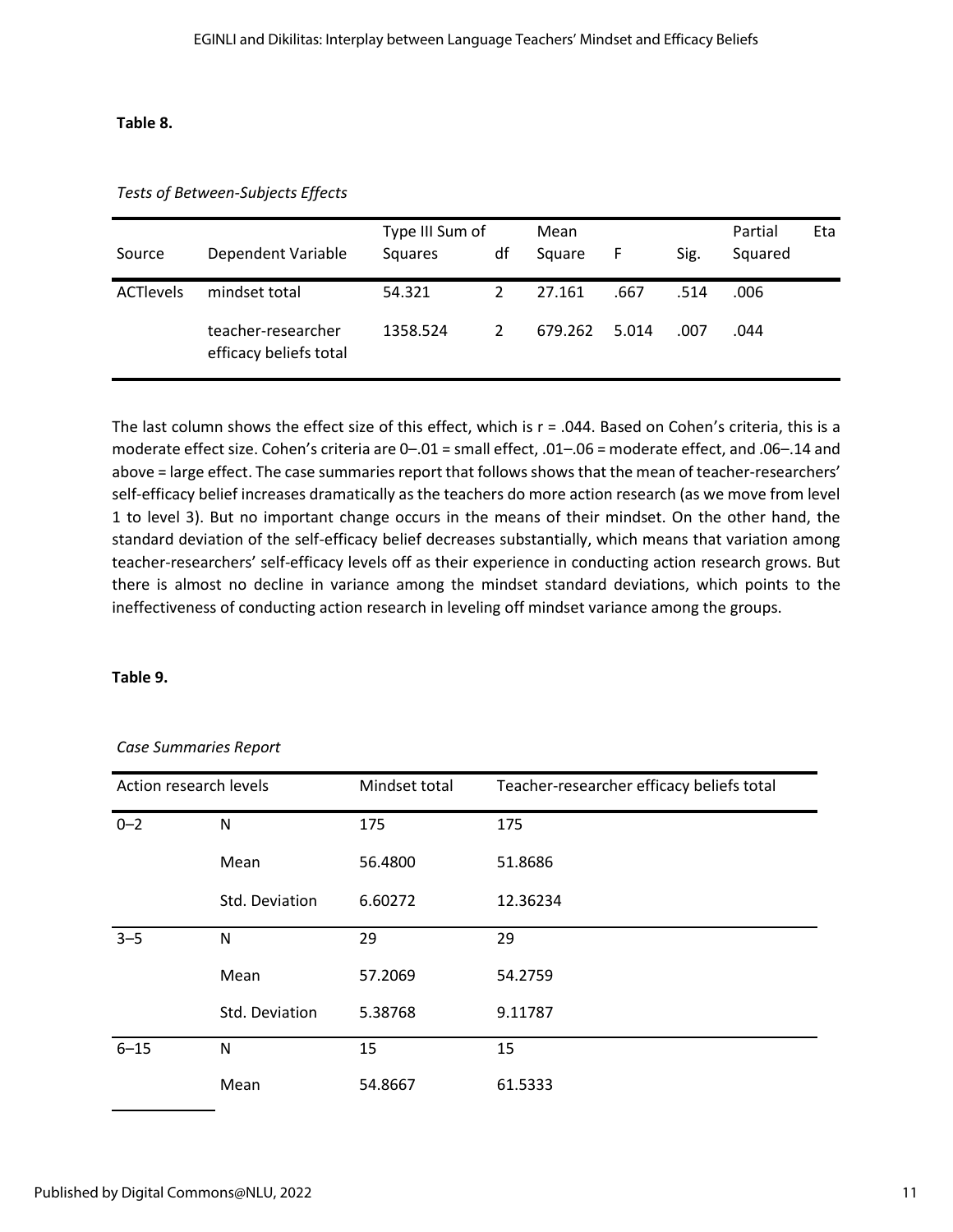i.e.: inquiry in education, Vol. 14 [2022], Iss. 1, Art. 3

|       | Std. Deviation | 5.34344 | 4.95504  |
|-------|----------------|---------|----------|
| Total | N              | 219     | 219      |
|       | Mean           | 56.4658 | 52.8493  |
|       | Std. Deviation | 6.37242 | 11.85192 |

*Research Question 2: Is there a relationship between teacher-researchers' engagement in doing action research and their mindset that is mediated by their perception of their self-efficacy?* 

In the figures that follow, ARS represents the total number of articles published and presented, TRE stands for teacher-researchers' self-efficacy beliefs, and DMI represents teachers' mindset measured by Dweck's Mindset Instrument. The fit indices for the models will not be reported because this study is interested in only the regression weights, not the fit of the models. Models, whether they fit the data perfectly or not, will generate the same regression weights with the same data.



*Figure 1:* Linear relationship between ARS, TRE, and DMI

The linear analysis of the relationship between frequency of doing action research, teacher-researchers' self-efficacy, and mindset reveals a positive noticeable relationship  $(S = .22)$  between teachers' frequency of doing action research and their researcher self-efficacy beliefs, but not so noticeable a relationship between the totals of researcher self-efficacy beliefs and mindset. The implication might be that a high perception of self-efficacy does not guarantee conducting more action research.

The second part of the question sought to find if teachers' mindset is mediated by their researcher selfefficacy levels achieved through doing action research. Mediation is said to have happened if the total effect of the exogenous variable (total number of ARS) on the endogenous variable (DMI total) is weakened as result of the mediation of a third variable (TRE). A schematic representation of the variables of this study and their roles, as conceptualized in the second question, is given in Figure 2.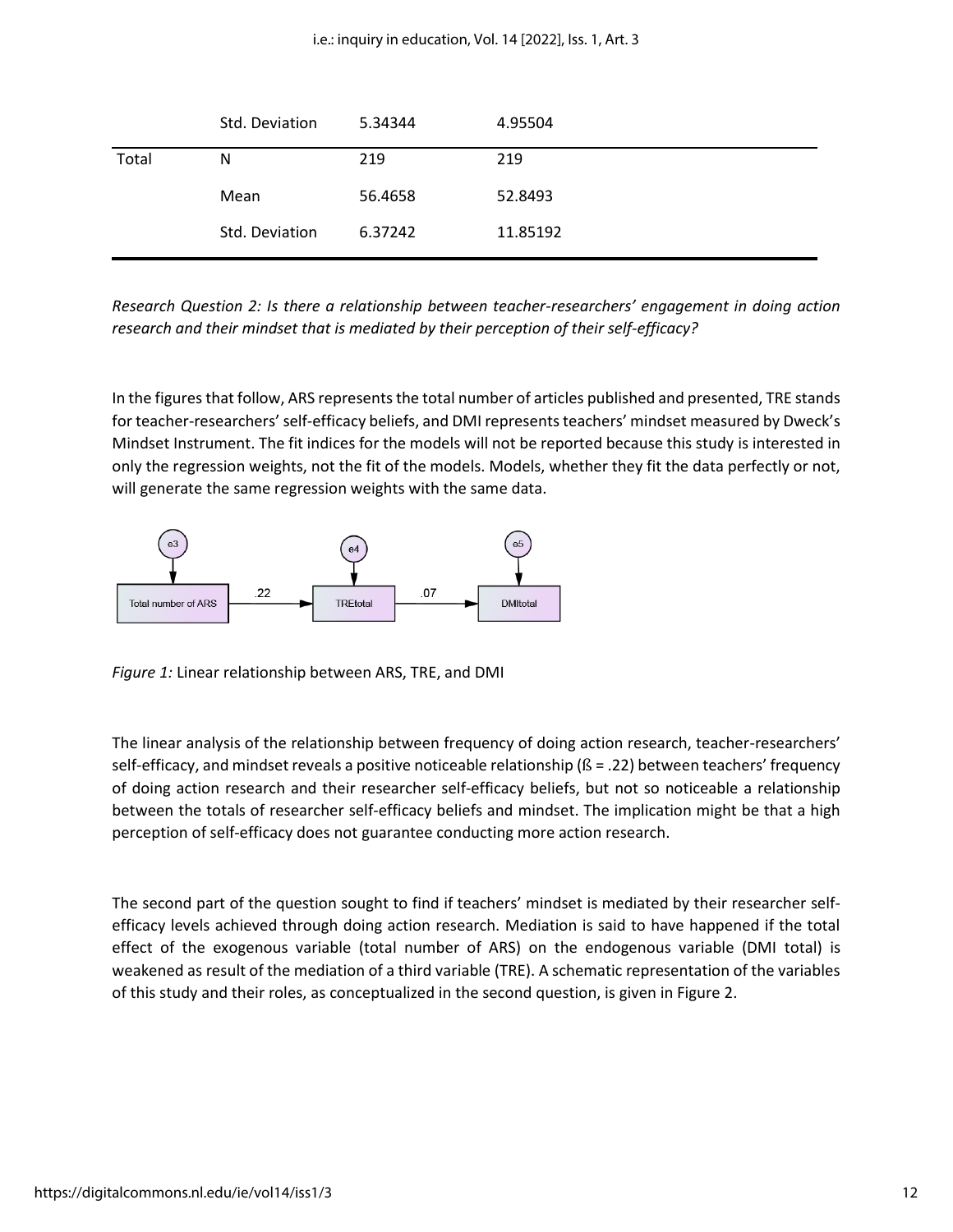

*Figure 2:* Mediated relationship between ARS, TRE, and DMI

The regression weights calculated show that mediation happened. When the indirect effect, found by multiplying the values above the arrows moving from ARS to TRE and from TRE to DMI (0.16 X 0.07) and adding the result with the value of the direct effect of doing action research on teacherresearchers' mindset, was calculated, the total effect of the engagement in action research on teacherresearchers' mindset dropped to 13.8. The important finding, however, is that while the relationship between the frequency of doing action research and teacher researchers' self-efficacy is positive, the relationship between the frequency of doing action research and change in teachers' mindset is negative.

#### **Discussion**

Our first research question addressed the extent to which action research can affect our participants' mindset and their perceived teacher-researcher self-efficacy beliefs. We found a dramatic increase in the self-reported teacher-researcher self-efficacy beliefs as the participants engaged in more research. This positive regression appears to be corroborated by Henson (2001), Wyatt (2008), and Wyatt and Dikilitaş (2016). However, we found no significant change in the mindset of these teachers who underwent a change in their self-efficacy beliefs. We conclude from this contrasting result that self-efficacy seems to be relatively more quickly influenced or even changed incrementally, while mindset appears to require a relatively longer time of engagement in research. The change in self-efficacy can be justified by the fact that it is relatively more fluid, whereas mindset is deeply rooted and more solid in nature, having been formed by experiences and attitudes over a long period of time. Self-efficacy beliefs are more likely to change since positive experiences and support may cause them to increase. It bears emphasizing that time, effort, and practice are the key factors for changing our mindsets (Dweck, 2006). Edwards and Burns (2016a) and Seider and Lemma (2004) also report that these factors are key to professional development through action research. Once time, effort, and practice are invested in action research over time, its sustainable impact might lead to improvement in language teachers' reflective mindset, as our study highlighted. Change in mindset, in our case also, requires a long-term process that involves research in context with multiple activities, ranging from doing research, writing, dissemination, and publishing, which prolong the critical engagement in practical research topics. Engaging in action research substantially, as we argue, contributes to English language teachers' sense of self-efficacy, while this engagement may have a long-term effect on teachers' mindset. Although some researchers have argued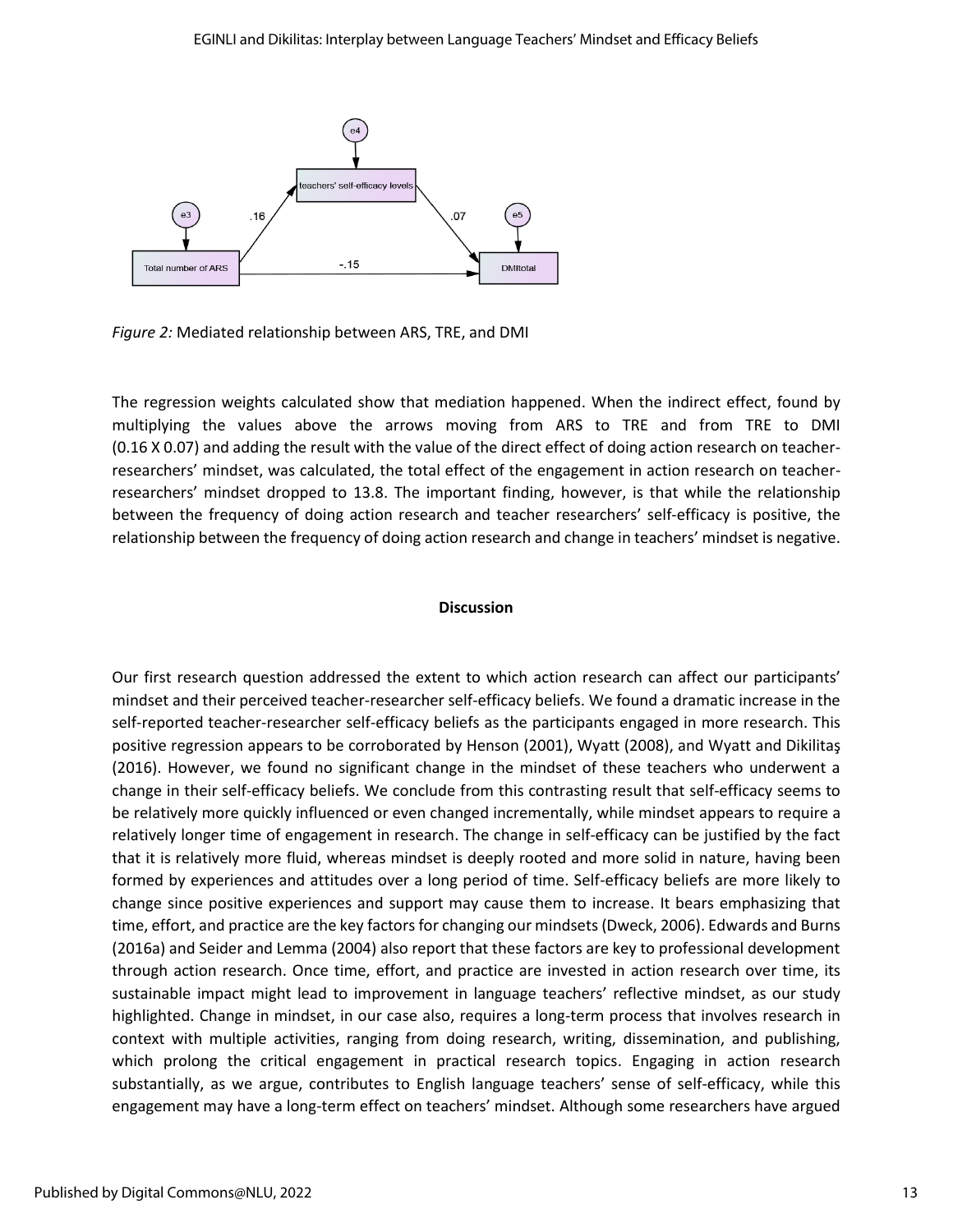that self-efficacy level is one of the central factors that influence change in mindset (Zilka et al., 2019), teachers may lose their interest in conducting action research after gaining confidence in their abilities to do so. Well-thought-out research needs more time, and therefore, the interval between research occasions may increase. In other words, the frequency of doing action research decreases, but the importance of the selected topics and the quality of the research conducted on them increase. We argue that continued personal and professional commitment of teachers toward sustainable engagement in action research can ultimately lead to higher levels of teacher-researcher self-efficacy beliefs and growth mindset. The sustainable impact of action research on language teacher development displays itself when teachers are involved with on-going professional development activities like presenting in conferences or other events and publishing their work as a chapter, a paper, or a critical practical report in a blog (Edwards & Burns, 2016a). We also believe that the context of teacher research engagement might have been involved since degree of support in context is as an external factor that might impede mindset change (Zilka et al., 2019). Since we did not measure the effect of motivational and support-related factors during research engagement, we might consider these as confounding factors that might have affected the mindset change.

Our second research question explored a relationship between teacher-researchers' engagement in doing action research and their mindset mediated by their perception of their self-efficacy. We found that while the frequency of doing teacher research is positively related to a significant increase in teachers' selfefficacy beliefs, this is not the case for their mindset. Two interpretations are possible for this situation. One interpretation might be that as teachers get more confident in their ability to conduct action research, their enthusiasm for conducting such research diminishes. In other words, when teachers are still at the earlier stages of their profession, they have greater energy for conducting action research, but they lose their enthusiasm as they get more and more confident in conducting such research. The fact that ability does not directly translate to doing more research of this kind may be because they think that they have already had their fair share of conducting this type of research.

A second interpretation may be that as teachers become more experienced, the intervals between occasions of conducting action research lengthen, but the complexity and importance of the selected topics increase. This interpretation seems more plausible because novice teachers are usually in a rush to select a topic and investigate it without thinking too much about its importance, history, or justifiability. But more experienced teachers deliberate much longer about the appropriateness of the topic, its relevance, novelty, and implications for their classrooms. In other words, concatenation is not a positive point. What is important is engaging in studies that may have important implications for the field and doing research that is thorough and flawless to the greatest extent possible.

Despite the fact that the participants in our study have completed their advanced degrees in the field of teaching, if they hold false assumptions in their mindset, they do not yet possess a growth mindset (Dweck, 2014). Keating and Heslin (2015) assert, "People think, feel, act, and interact like someone with a growth mindset when they construe challenging situations as opportunities for learning, growth, and attainment" (p. 338). More specifically, if completing certain tasks such as presenting papers in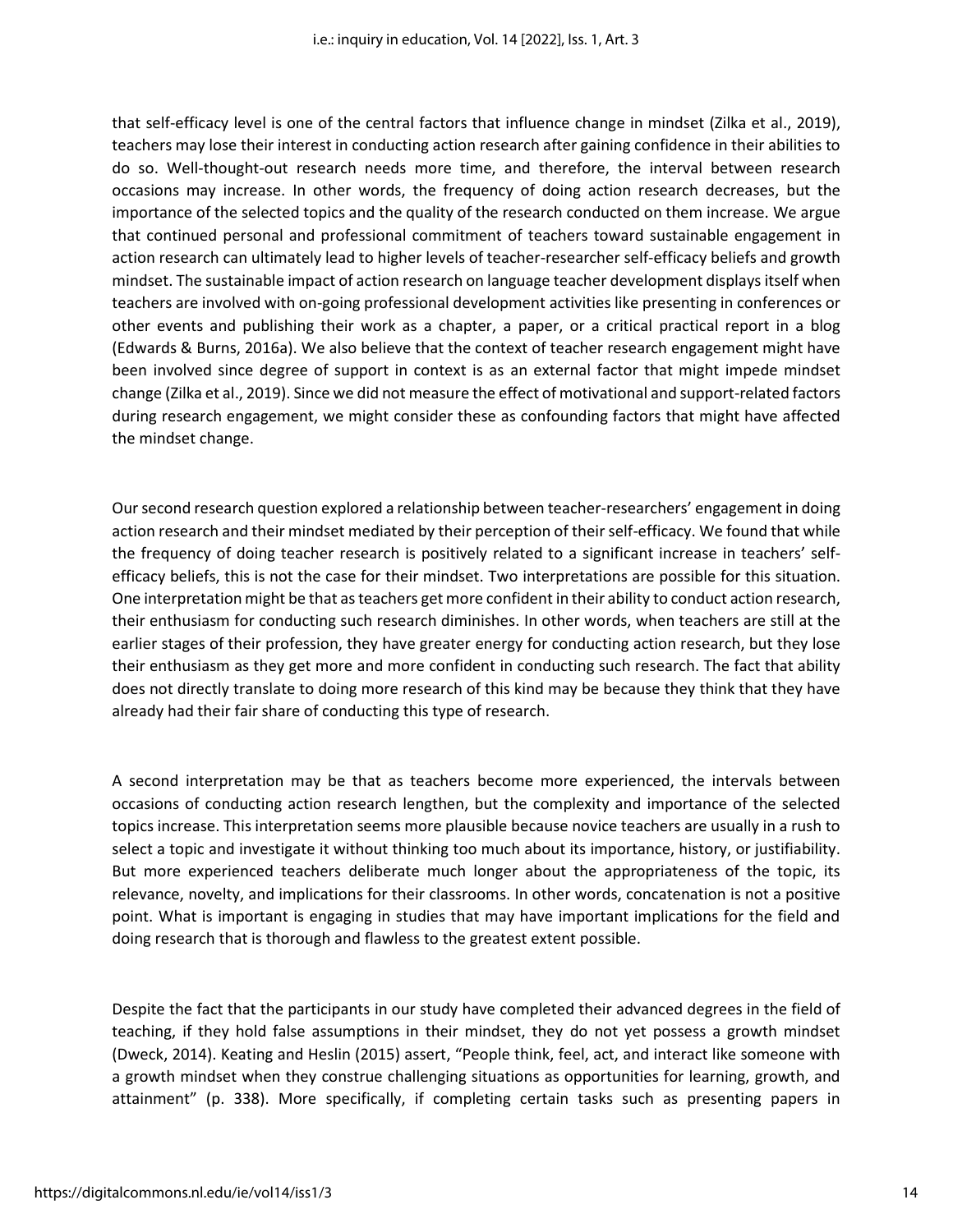conferences, publishing manuscripts, or writing research proposals seems difficult for teachers, it is because they see their abilities as set. And they may not put in time and effort toward professional engagement.

#### **Implications**

The findings of this study revealed that English language teachers who were involved in action research projects as part of their graduate studies programs developed higher degrees of researcher efficacy beliefs in their careers. Another valuable result of our study is that despite the dramatic positive changes reported in teachers' researcher self-efficacy beliefs, no significant relationship between teachers' mindset and self-efficacy beliefs was demonstrated. Clearly, this study contributes to our understanding that a growth mindset can be improved incrementally (Dweck & Yeager, 2019), and it is essential to expand the notion of sustainability in teachers' engagement in action research for long-term impacts rather than looking for an immediate impact. To promote good teaching and sustained systematic inquiry, more opportunities for professional development through action research need to be offered to in-service English language teachers on a regular basis. Recently, Dikilitaş and Griffith (2017) suggested that action "implies … some kind of active investigation of whatever is seen to be the problem to be fixed, the puzzle to be considered, the question to be answered, or the issue to be addressed" (p. 1). Given the context described, therefore, the teacher educators in graduate programs need to encourage their students to be involved in action research throughout their teaching careers to be able to experience the long-term effects of growth mindset on their profession.

It is worth noting that the English language teachers in our study received the necessary professional guidance they needed when they were assigned to conduct action research projects to fulfil their graduate program study requirements. It is widely acknowledged that action research is considered an option for teachers' professional development. Our study did not investigate whether the participants work in a positive school climate where there is strong support from the administrators to engage in action research. Therefore, we recognize that more empirical research needs to be done integrating the school environment variables to investigate how action research contributesto teachers' mindset and researcher efficacy beliefs. Given that the impact of teacher research could be transformative (Borg, 2010), the effects of external factors such as school support (Yuan & Lee, 2015) should be considered to explore the positive impact of action research on teachers' mindset. While there is relatively little literature to understand "sustainable teacher action research," there is a noticeable lack of research investigating the impact of action research in the English language teaching context. To explain how changes in language teachers' mindset occur and how they develop over time, more diverse methods, longitudinal studies, or ethnography needs to be utilized to investigate language teachers' mindset. Additionally, to ensure sustainable engagement in action research and foster a growth mindset in language teachers' careers, our study illuminated the need for improvements in our three ways of operationalizing action research: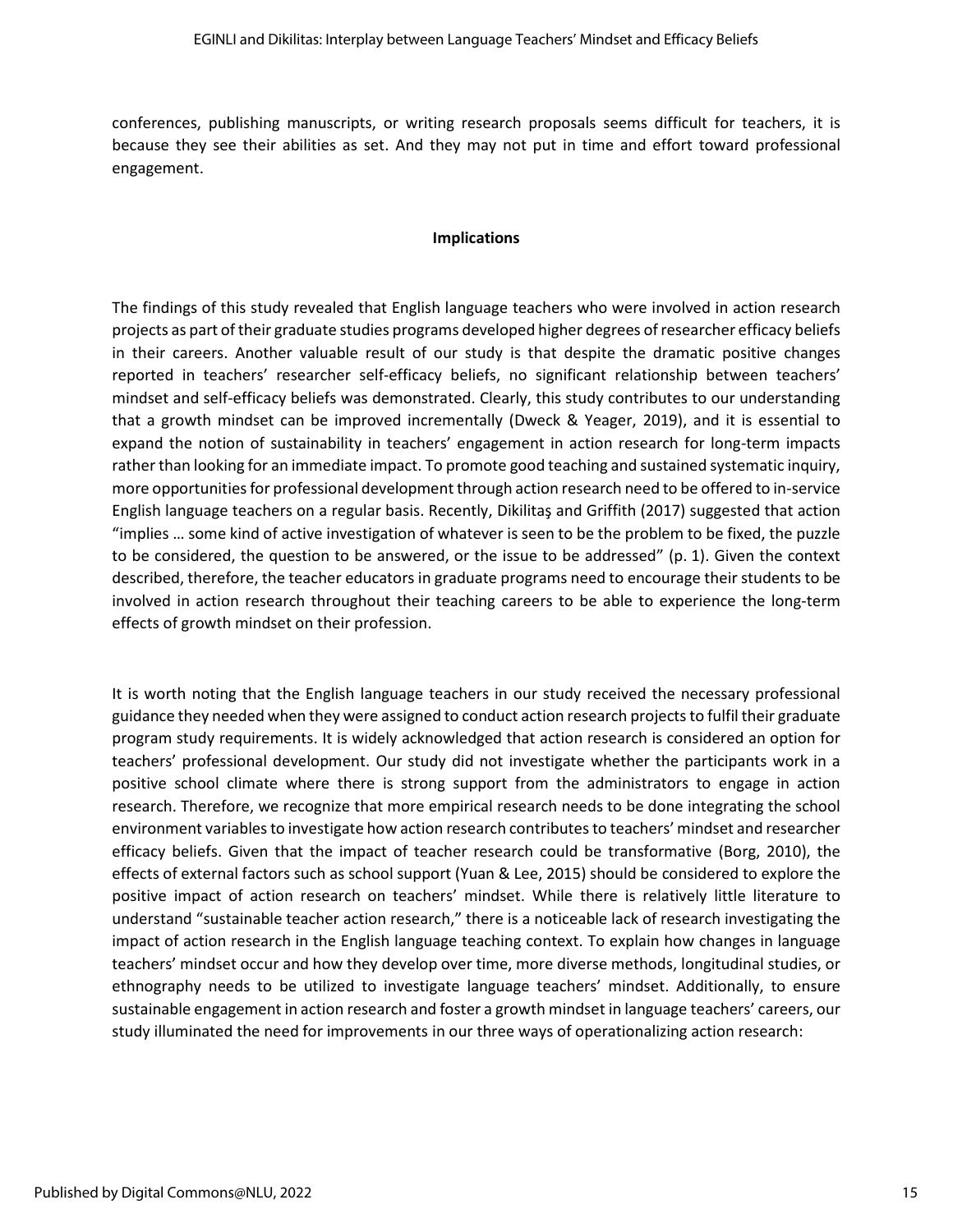- In setting up research-engaged activities in teachers' workplaces, such as research teams through which they can (a) critically and reflexively discover their self-understandings and challenge them to adapt to the changing dynamic teaching context (b) by doing contextualized inquiry-driven research into the issues that need improvement and adaptations.
- In giving opportunities for teachers to share and disseminate their individual or collaborative action research results with the rest of the teachers and staff (c) where their emerging and dynamically changing understandings and practices are subject to the critiques of others, during which they can validate or strengthen new or adapted teaching practices.
- In recognizing teachers' action research by offering tangible or intangible rewards including time off, promotions, new roles, or institutionally voiced appreciation and consideration in order to motivate teachers to engage in research-driven professional learning.

Our study is the first to explore the association between language teachers' mindset and teacherresearcher self-efficacy beliefs in the use of action research. In the process of adopting a growth mindset, individuals improve their intellectual skills through effort and grit, including being persistent in working toward long-term goals (Duckworth & Quinn, 2009). Therefore, keeping in mind that perseverance, training, and hard work foster a growth mindset (Dweck, 2006), this study also revealed that being persistent in delving into action research will ultimately encourage teachers to develop more of a growth mindset about their competencies in their career. Given that there is always a need for teachers to selfmotivate to take their action research forward, we must reiterate the fact that support from school management is highly valuable. Ongoing, timely, and meaningful feedback from administrators as well as from trainers or mentors will help teachers develop a growth mindset and shift the way they problematize issues in their own classrooms. This support should also include the incentives that help them disseminate their action research in communities that can expand the learning opportunities, thereby increasing their self-efficacy and paving the way to developing a growth mindset in the long term.

We call for urgency in offering research-based teacher training programs for all teachers—student teachers who are in undergraduate and graduate degree programs as well as in-service teachers. Thus, teachers' growth mindset beliefs can potentially grow, and they can build trust in engaging sustainable professional development activities to cope with the challenges they may encounter in their careers. While there is still a great need to study the association between a growth mindset and teachers' selfbelief systems, one might extrapolate that those teachers using and improving their inquiries via action research inevitably improve the quality of their work. We strongly believe that to nurture a growth mindset in English language teachers is vital not only for teachers to feel like more confident, researchengaged professionals in their discipline but also to meet the changing needs of students in the twentyfirst century (Yorks & Nicolaides, 2013). As Guskey (2000) asserts, teacher development is a long-term process in which teachers consciously bring positive changes and improvements into their practice. Thus, English language teachers who become more involved in action research over time will experience transformation in their professional skills and growth mindset.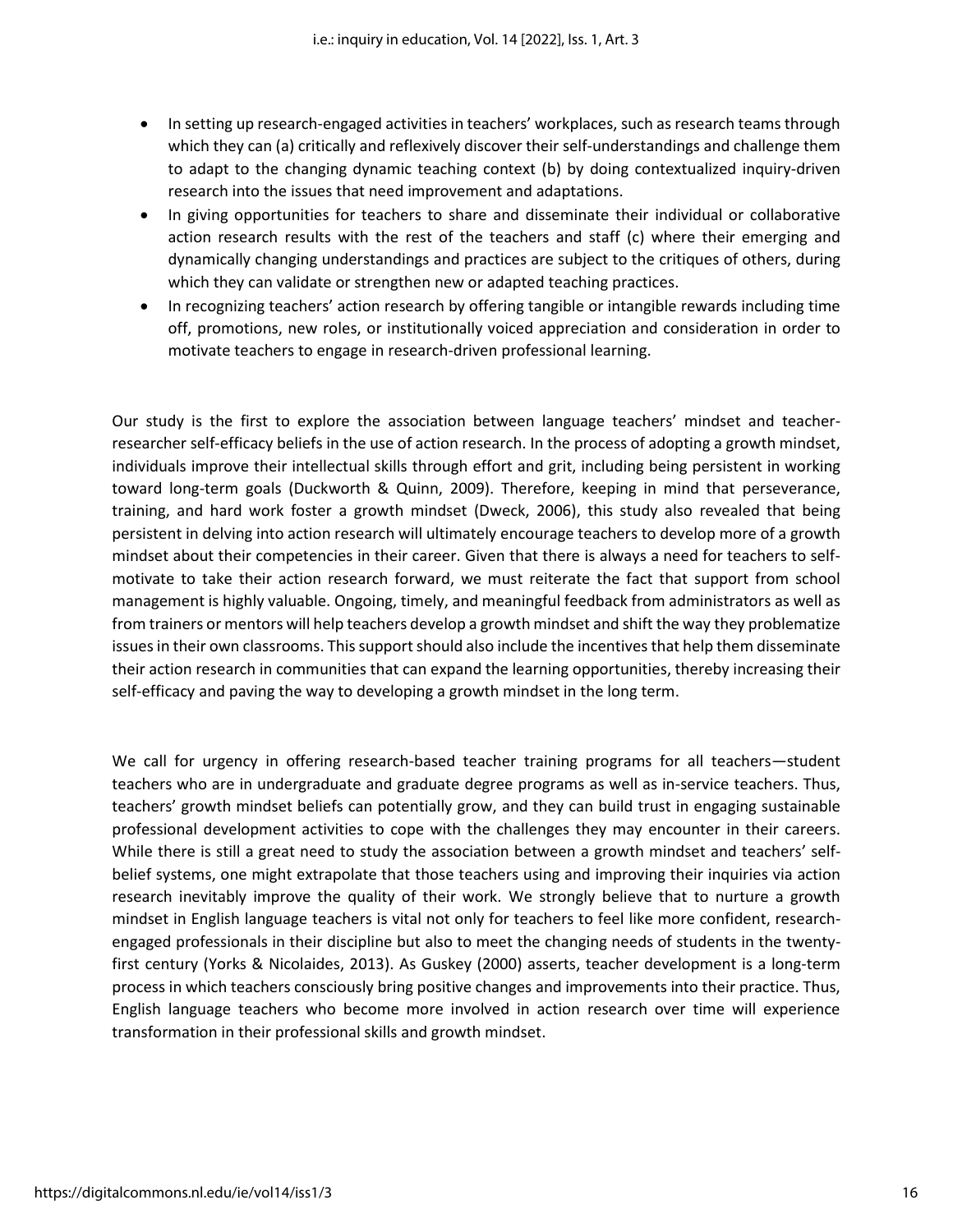*Ilknur Eginli is an Assistant Professor in the Department of Education at Istanbul Medipol University. Her main areas of interest include psychology of language teachers and learners, language teachers' professional competencies, and teacher education.*

*Kenan Dikilitaş is a Professor of University Pedagogy at the University of Stavanger. His research areas include professional development, teacher education, and action research.*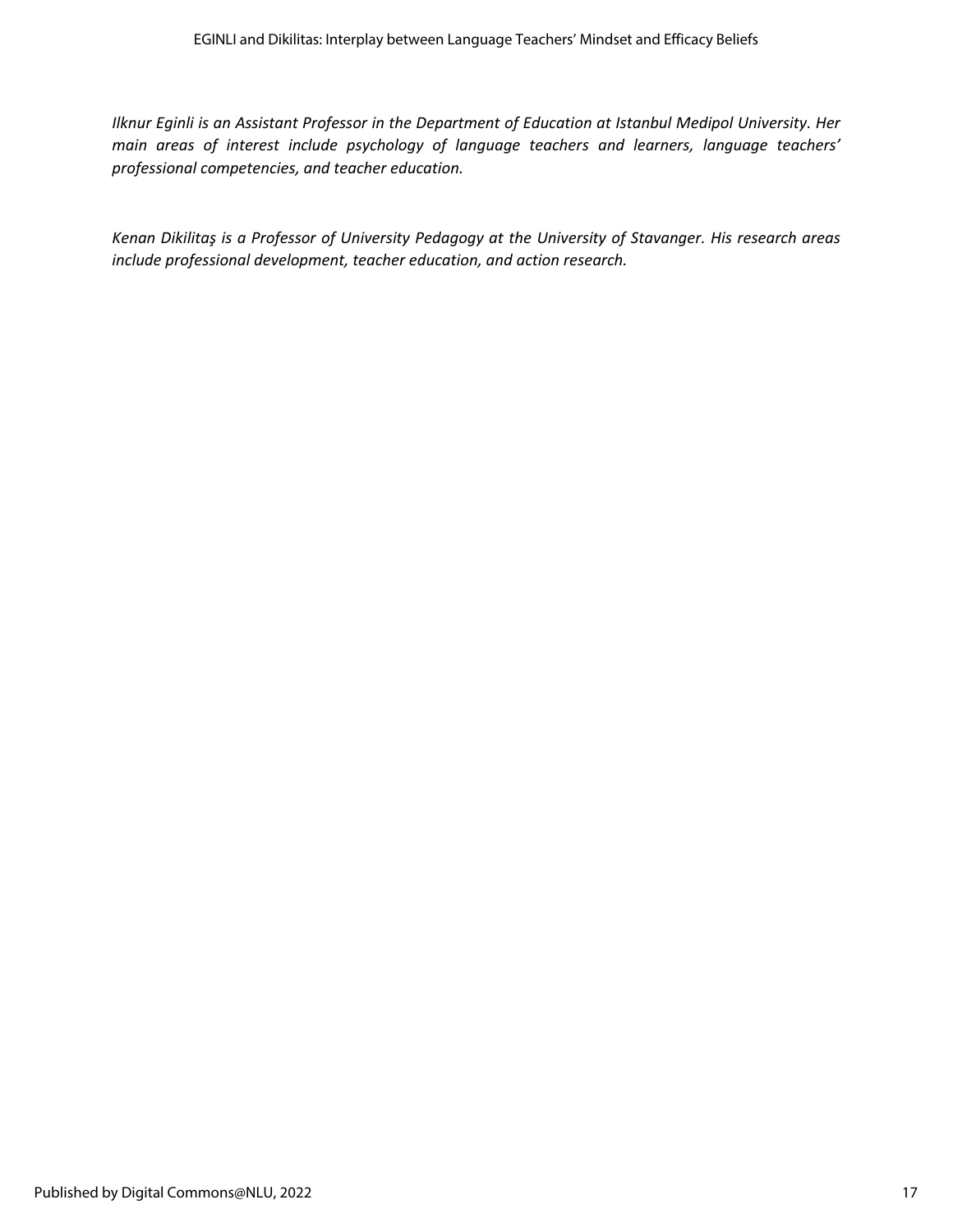#### **References**

Bandura, A. (1995). Exercise of personal and collective efficacy in changing societies. *Self-Efficacy in Changing Societies*, 15, 334.

Bandura, A. (1997). *Self-efficacy: The exercise of control*. Freeman.

Borg, S. (2010). Language teacher research engagement. *Language Teaching*, *43*(4): 391–429.

Burns, K., & Isbell, L. (2007). Promoting malleability is not one size fits all: Priming implicit theories of intelligence as a function of self-theories. *Self and Identity*, *6*(1), 51–63.

Cabaroglu, N. (2014). Professional development through action research: Impact on self-efficacy. *System*, *44*, 79–88.

Clark, A., & Sousa, B. (2018). Your biggest asset for academic career success? A growth mindset. *Times Higher Education*. https://www.timeshighereducation.com/blog/your-biggest-asset-academiccareer-success-growth-mindset

Corey, S. M. (1953). *Action research to improve school practices*. Bureau of Publications, Teachers Co.

Darling-Hammond, L. (2012). Powerful teacher education: Lessons from exemplary programs. John Wiley & Sons.

- Davis, J., Clayton, C., & Broome, J. (2018). Thinking like researchers: Action research and its impact on novice teachers' thinking. *Educational Action Research*, *26*(1), 59–74.
- Dikilitaş, K., & Griffiths, C. (2017). *Developing language teacher autonomy through action research*. Springer.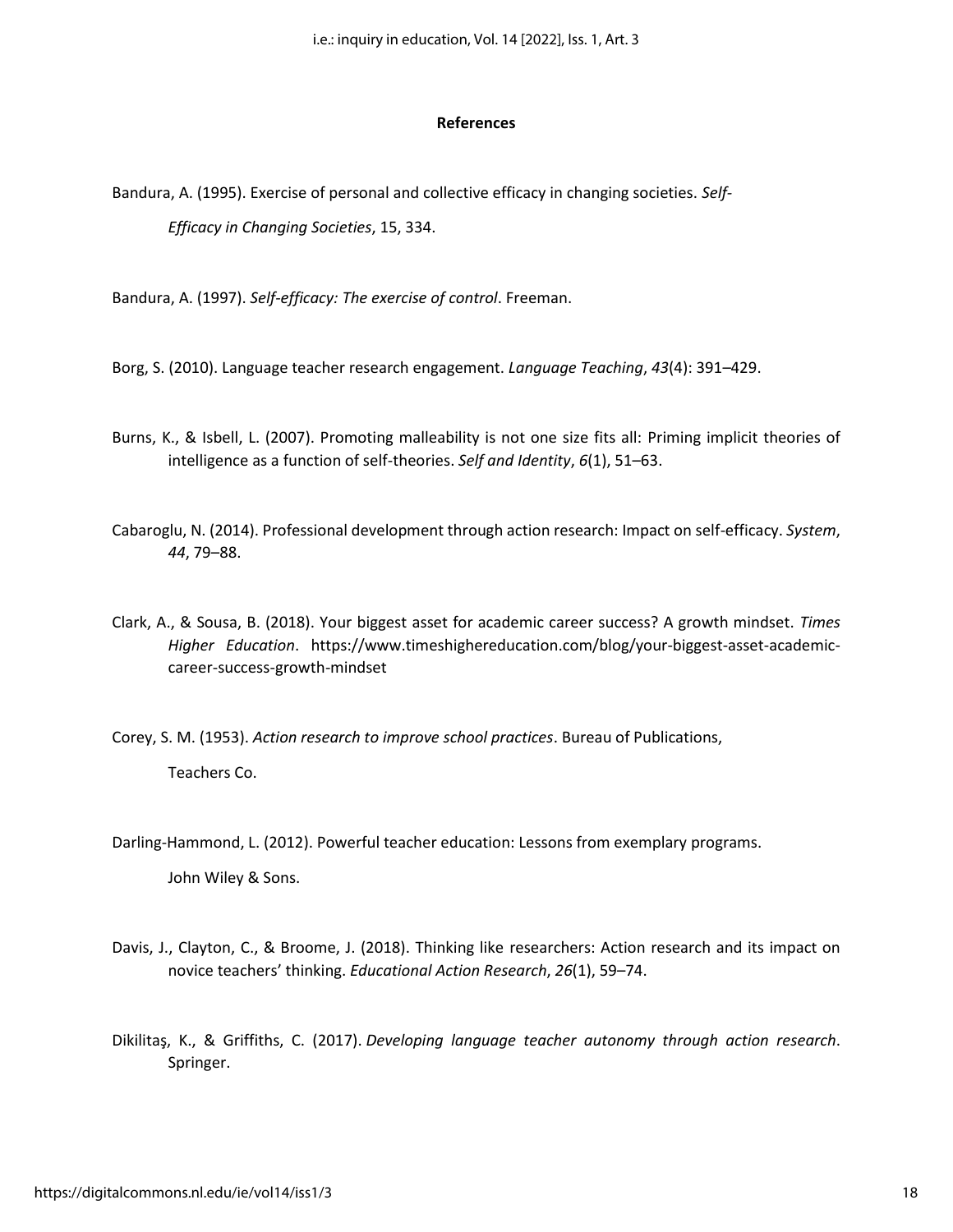- Dikilitaş, K., Wyatt, M., Burns, A., & Barkhuizen, G. (2019). Energizing teacher research. *IATEFL*. http://resig.weebly.com/uploads/2/6/3/6/26368747/energizing\_teacher\_ research.pdf
- Dikilitaş, K., & Yaylı, D. (2018). Teachers' professional identity development through action research. *ELT Journal*, *72*(4), 415–424.
- Dikilitaş, K., & Çomoğlu, I. (2022). Pre-service English teachers' reflective engagement with stories of exploratory action research. *European Journal of Teacher Education*, *45*(1), 26–42.
- Duckworth, A., & Quinn, P. D. (2009). Development and validation of the short grit scale (Grit-S). *Journal of Personality Assessment*, *91*(2), 166–174.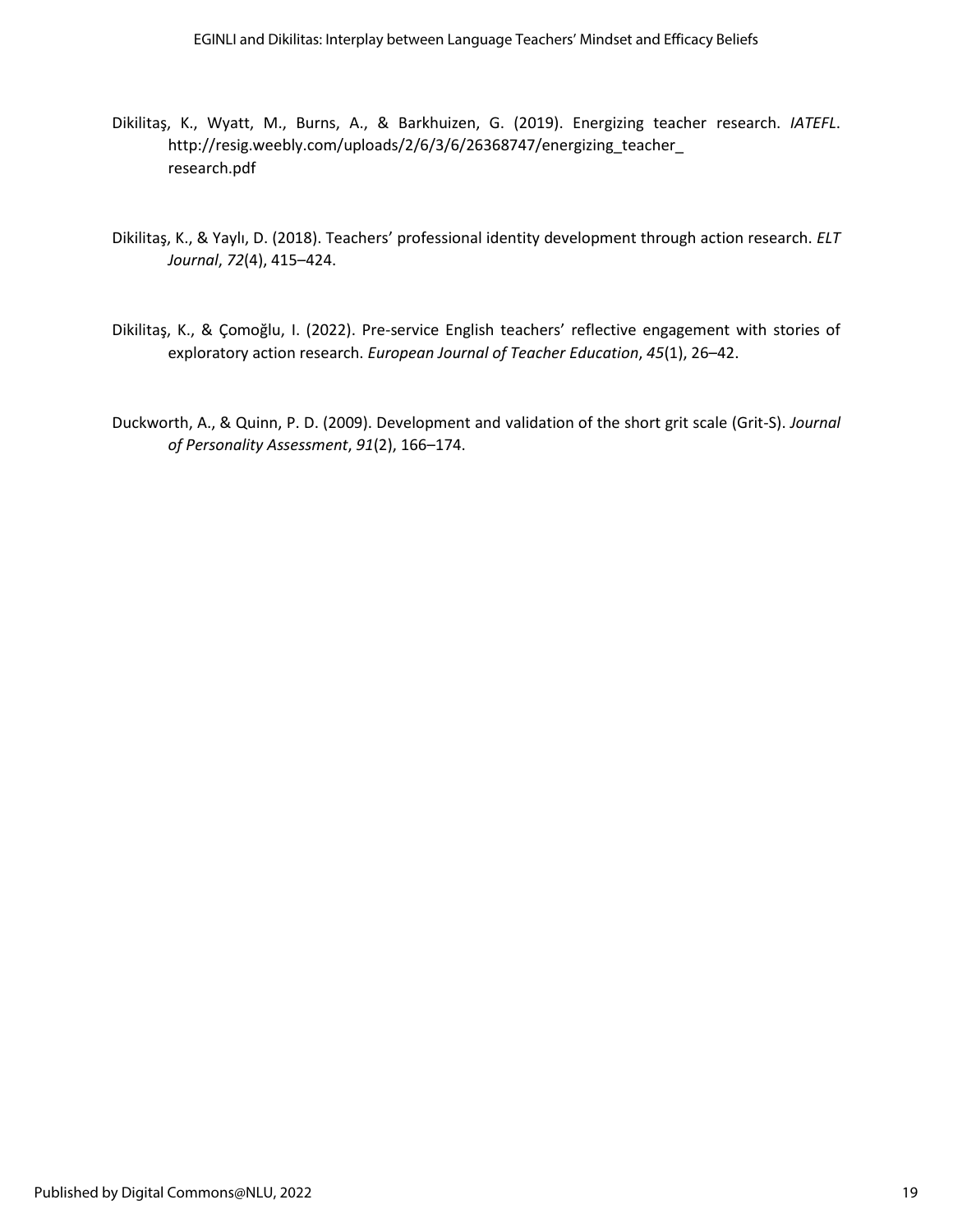Dweck, C. S. (1999). *Self-theories: Their role in motivation, personality and development*. Taylor and Francis/Psychology Press.

Dweck, C. (2000). *Self-theories: Their role in motivation, personality and development.* Taylor & Francis.

Dweck, C. (2006). *Mindset: The new psychology of success.* Ballatine Books.

- Dweck, C. (2008). Brainology transforming students' motivation to learn. *Independent School*, *67*(2), 110– 119.
- Dweck, C. (2012). Implicit theories. In P. A. M. Van Lange, A. W. Kruglanski, and E. T. Higgins (Eds.), *Handbook of Theories of Social Psychology* (pp. 43–61). Sage.

Dweck, C. S. (2014). *The power of yet* [Video]. YouTube. <https://www.youtube.com/watch?v=J-swZaKN2Ic>

- Dweck, C. S., & Leggett, E. L. (1988). A social-cognitive approach to motivation and personality. *Psychological Review*, *95*(2), 256–273.
- Dweck, C. S.,& Yeager, D. S. (2019). Mindsets: A view from two eras. *Perspectives on Psychological Science*, *14*, 481–496.
- Edwards, E., & Burns, A. (2016a). Language teacher action research: Achieving sustainability. *ELT Journal*, *70*(1), 6–15.
- Edwards, E., & Burns, A. (2016b). Language teacher-researcher identity negotiation: An ecological perspective. *TESOL Quarterly*, *50*(3), 735–745.
- Gero, G. (2013). *What drives teachers to improve? The role of teacher mindset in professional learning* (Doctoral dissertation). The Claremont Graduate University.

Guskey, T. (2000). *Evaluating professional development.* Corwin Press.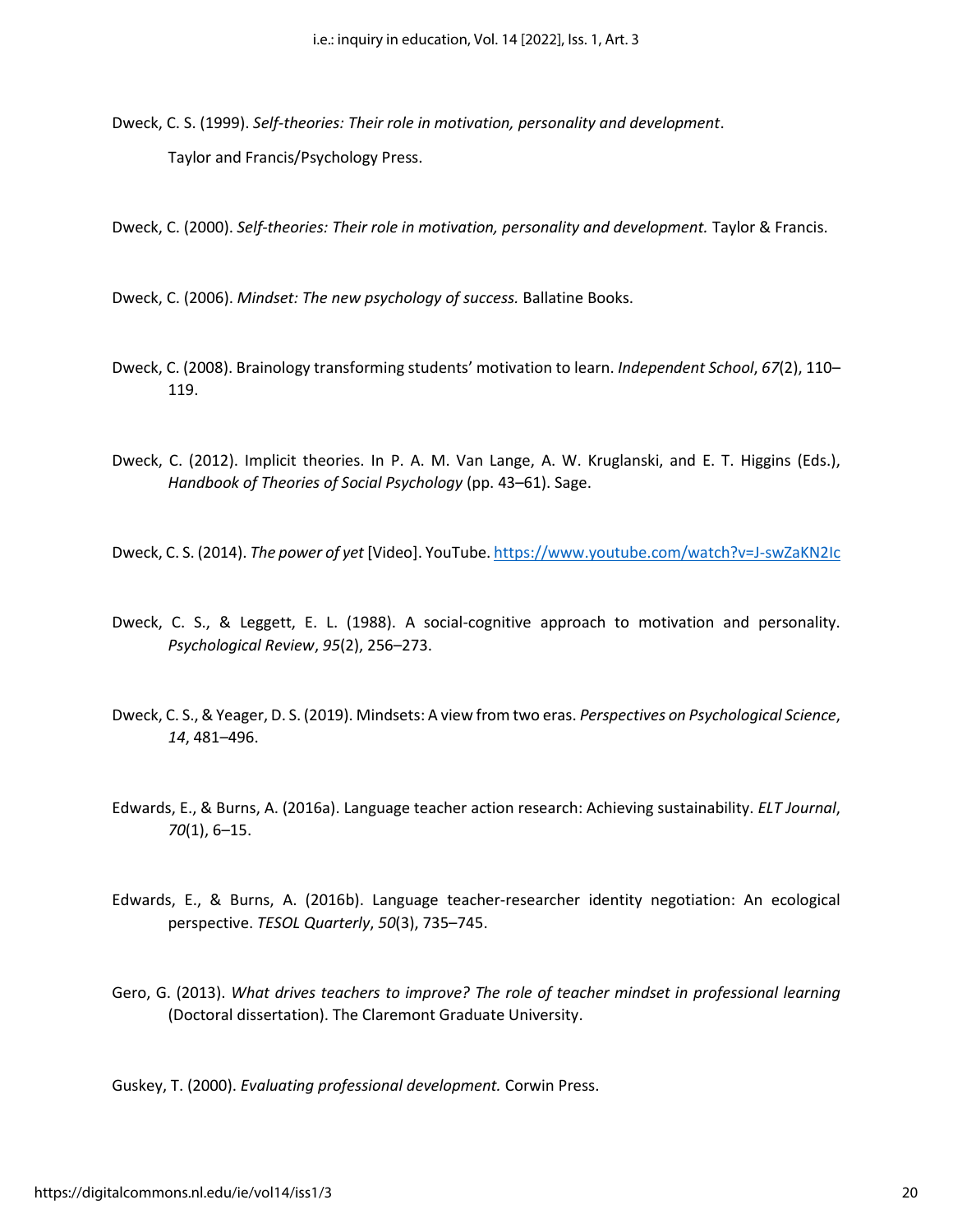- Henson, R. K. (2001). The effects of participation in teacher research on teacher efficacy. *Teaching and Teacher Education*, *17*(7), 819–836.
- Keating, L. A., & Heslin, P. A. (2015). The potential role of mindsets in unleashing employee engagement. *Human Resource Management Review*, *25*(4), 329–341.
- Le Fevre, D. M. (2014). Barriers to implementing pedagogical change: The role of teachers' perceptions of risk. *Teaching & Teacher Education*, *38*, 56–64.
- Lambirth, A., Cabral, A., & McDonald, R. (2019). Transformational professional development: (re)claiming agency and change (in the margins). *Teacher Development*, *23*(3), 387–405.
- Martí, J. (2015). Measuring in action research: Four ways of integrating quantitative methods in participatory dynamics. *Action Research.* Advance online publication.
- Ramsden, S., Richardson, F. M., Josse, G., Thomas, M. S. C., Ellis, C., Shakeshaft, C., Seghier, M. L., & Price, C. J. (2011, October 19). Verbal and nonverbal intelligence changes in the teenage brain. *Nature*, *479*, 113–116.
- Reich, D. A., & Arkin, R. M. (2006). Self-doubt, attributions, and the perceived implicit theories of others. *Self and Identity*, *5*(2), 89–109.
- Saunders, S. A. (2013). *The impact of a growth mindset intervention on the reading achievement of at-risk adolescent students*. University of Virginia Press.
- Seaton, F. S. (2018). Empowering teachers to implement a growth mindset. *Educational Psychology in Practice*, 34 (1), 41–57.
- Seider, S. N., & Lemma, P. (2004). Perceived effects of action research on teachers' professional efficacy, inquiry mindsets and the support they received while conducting projects to intervene into student learning. *Educational Action Research*, *12*(2), 219–238.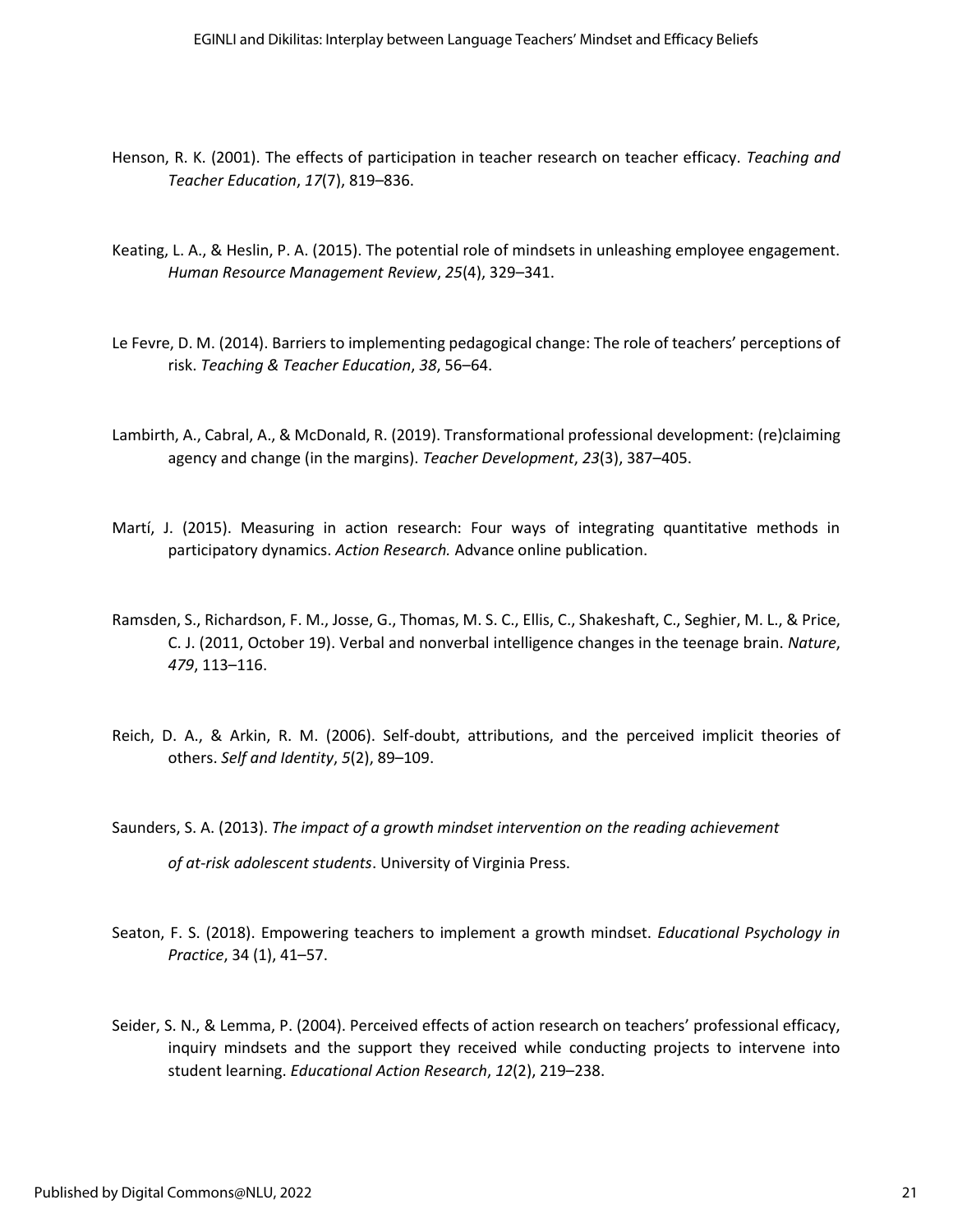- Thadani, V., Breland, W., & Dewar, J. (2010). College instructors' implicit theories about teaching skills and their relationship to professional development choices. *Journal on Excellence in College Teaching*, *21*(2), 113–131.
- Wang, Q., & Zhang, H. (2014). Promoting teacher autonomy through university–school collaborative action research. *Language Teaching Research*, *18*(2), 222–241.
- West, G. B., & Crookes, G. (2017). Critical practitioner research in language education under difficult circumstances. In *Reflections on qualitative research in language and literacy education* (pp. 139– 155). Springer.
- Weiner, B. (2010). The development of an attribution-based theory of motivation: A history of ideas. *Educational Psychology*, 45, 28–36.
- Williams, A. Y. (2012). *Applications of Dweck's model of implicit theories to teachers' self-efficacy and emotional experiences* (Order No. 3543617) [Doctoral dissertation, University of Maryland]. ProQuest Dissertations & Theses Global.
- Wood, R. E., & Bandura, A. (1989). Impact of conceptions of ability on self-regulatory mechanisms and complex decision making. *Journal of Personality and Social Psychology*, *56*, 407–415.
- Wyatt, M. (2008). *Growth in practical knowledge and teachers' self-efficacy during an in-service BA (TESOL) Programme* (Doctoral dissertation). University of Leeds.
- Wyatt, M., & Dikilitaş, K. (2016). English language teachers becoming more efficacious through research engagement at their Turkish university. *Educational Action Research*, *24*(4), 550–570.
- Yeager, D. S., & Dweck, C. S. (2012). Mindsets that promote resilience: When students believe that personal characteristics can be developed. *Educational Psychologist*, *47*(4), 302–314.
- Yorks, L., & Nicolaides, A. (2013). Toward an integral approach for evolving mindsets for generative learning and timely action in the midst of ambiguity. *Teachers College Record, 115*(8), 1–26.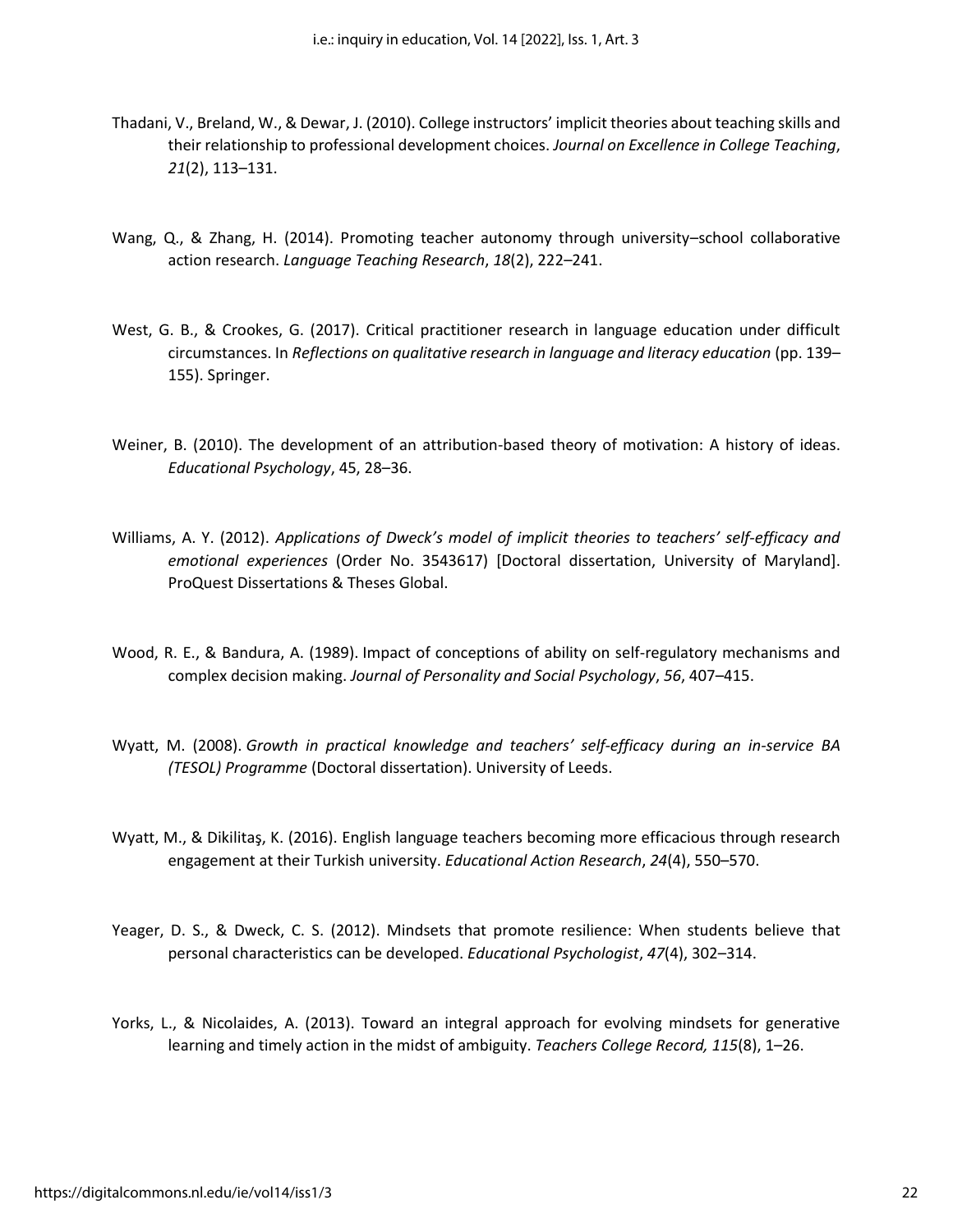- Yuan, R., & Burns, A. (2017). Teacher identity development through action research: A Chinese experience. *Teachers and Teaching*, *23*(6), 729–749.
- Yuan, R., & Lee, I. (2015). Action research facilitated by university-school collaboration. *ELT Journal*, *69*(1), 1–10.
- Zander, L., Brouwer, J., Jansen, E., Crayen, C., & Hannover, B. (2018). Academic self-efficacy, growth mindsets, and university students' integration in academic and social support networks. *Learning and Individual Differences*, *62*, 98–107.
- Zilka, A., Grinshtain, Y., & Bogler, R. (2019). Fixed or growth: Teacher perceptions of factors that shape mindset. *Professional Development in Education*, *48*, 1–17.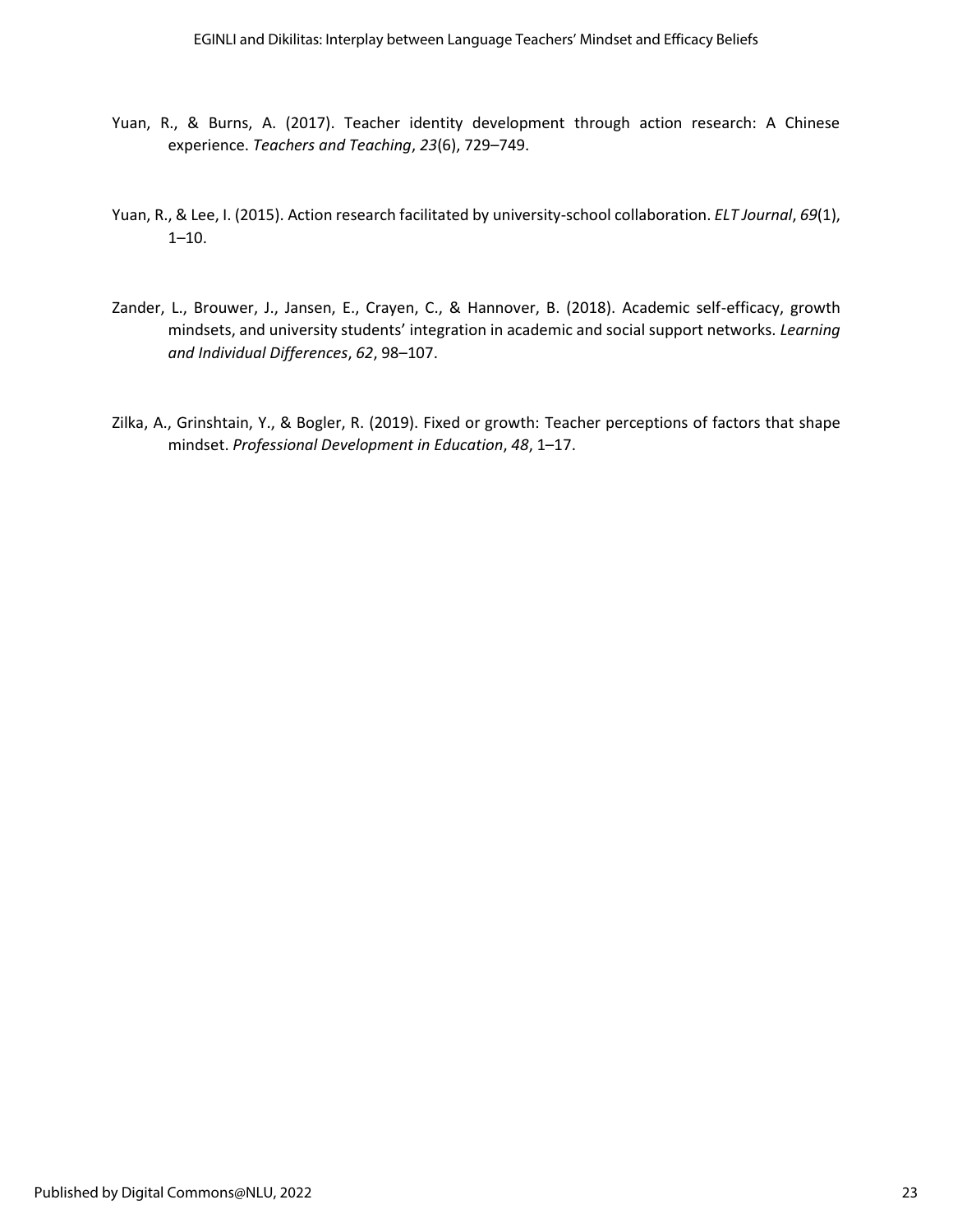#### **Appendix 1**

#### Gender as a whole

#### *Descriptive Statistics*

|                                | N   | Mean   | Std. Deviation |
|--------------------------------|-----|--------|----------------|
| Gender                         | 219 | 1.70   | .460           |
| Age                            | 219 | 33.55  | 6.480          |
| Highest college degree         | 219 | 1.31   | .462           |
| Teaching experience yrs        | 219 | 10.24  | 6.193          |
| Type of school                 | 219 | 1.40   | .490           |
| Teachers' self-efficacy levels | 219 | 2.6301 | .57884         |
| Valid N (listwise)             | 219 |        |                |

#### Gender differentiated

#### *Descriptive Statistics*

| Gender |                                | N  | Mean   | Std. Deviation |
|--------|--------------------------------|----|--------|----------------|
| Male   | Gender                         | 66 | 1.00   | .000           |
|        | Age                            | 66 | 32.82  | 5.759          |
|        | Highest college degree         | 66 | 1.35   | .480           |
|        | Teaching experience yrs        | 66 | 9.17   | 5.471          |
|        | Type of school                 | 66 | 1.38   | .489           |
|        | Teachers' self-efficacy levels | 66 | 2.7273 | .51277         |
|        | Valid N (listwise)             | 66 |        |                |